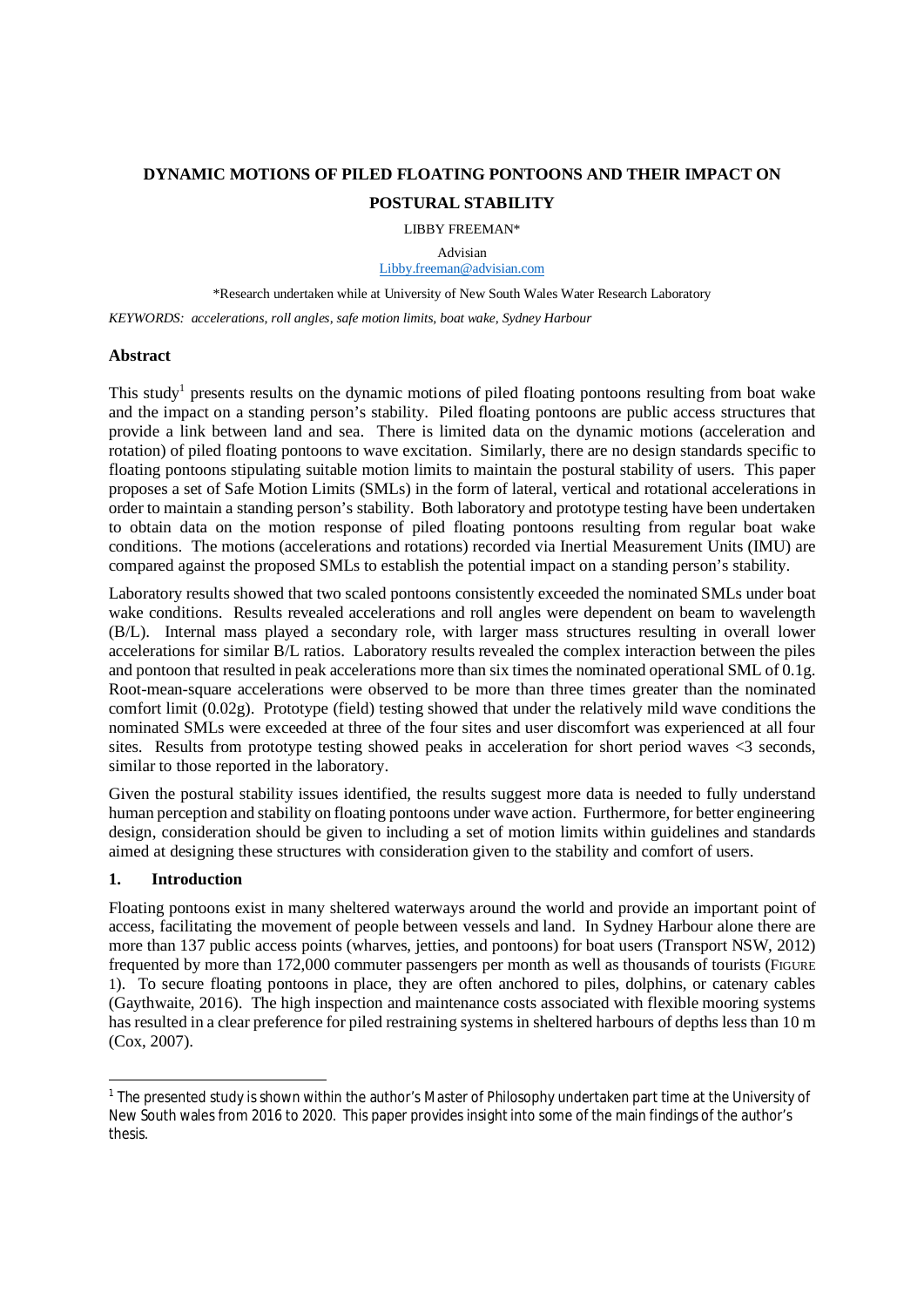

FIGURE 1. IN THE FOREGROUND, A FERRY COMMUTER FLOATING PONTOON LOCATED AT MCMAHONS POINT IN SYDNEY HARBOUR, AUSTRALIA.

With increasing populations, the use of waterways is becoming more prominent. It is important to ensure that people using floating structures will be stable and comfortable. To do this the hydrodynamics and body/wave interactions need to be understood and the structures effectively designed to minimise excessive movements. While data exists for acceptable dynamic response limits for both land-based structures and sea going vessels, piled floating pontoon structures fall somewhere in between. Currently, design standards that define an acceptable level of motion for floating pontoons do not exist or at best are limited. Nor do any design standards exist defining how postural stability should be considered when designing floating pontoons, despite these structures being frequented by the public.

This study is aimed at highlighting the importance of understanding the accelerations a pontoon might experience resulting from small amplitude boat wake and the impact of such accelerations on postural stability. Specifically, the study aims to do the following:

- a) Nominate a set of motion limits aimed at ensuring a person standing on a floating pontoon would be able to remain both stable and comfortable;
- b) Collect dynamic motion data from both laboratory and prototype testing of piled floating pontoons to understand motion response and how dimensional changes alter these motions; and,
- c) Determine the potential impact the documented motions will have on a person's stability and comfort.

# **2. Safe Motion Limits (SMLs)**

As piled floating pontoons are commonly used by the public, postural stability and safety should be considered at the design stage. Postural stability is the ability to maintain the body's centre of gravity over the base support during quiet standing and movement (Hageman, 1995). It is a complex, biomechanical process that involves coordinated actions of the sensory, motor and central nervous system (Forssberg, 1982) and it varies with the age of the subject (Riach, 1993; MacRae, 1992; Hageman, 1995; Blaszczyk, 1994). A standing person is exposed to dynamic motions in daily tasks. These motions may be experienced whilst travelling on various modes of transport; trains, buses, or ships, or whilst standing on a floating structure such as a floating pontoon. The motions of a floating pontoon have the potential to cause a standing person to lose postural control. If the magnitude of motion can be minimised, the postural stability of a standing person on a floating pontoon can be preserved.

There are numerous documents available, none specific to floating pontoons, that specify the limiting peak vertical, peak lateral or root mean square (RMS) acceleration to be adopted to ensure the stability/comfort of a person is maintained. Peak vertical acceleration relates to heave and pitch, while peak lateral relates to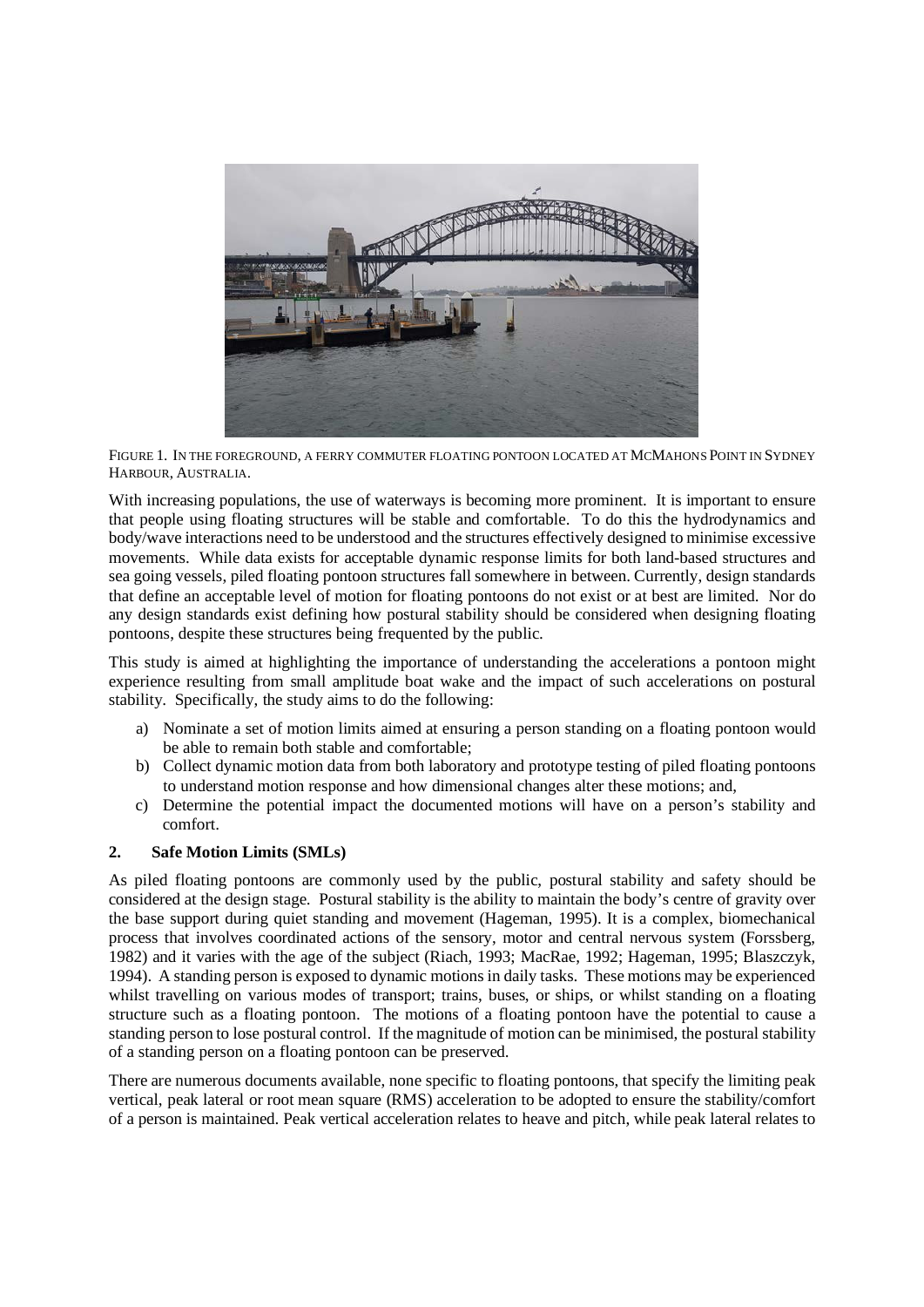the horizontal components of acceleration (Mathisen, 2012). Root mean square (RMS) acceleration is the square root of the mean squared acceleration in any one axis over time period *t* (Pauschke, 1984). Based on the general effects of motion on human performance, Stevens and Parsons (2002) presented tables of acceleration that are acceptable under differing conditions. Values were presented for light manual work, heavy manual work, intellectual work, transit passengers and cruise liners. The latter two criteria may be considered as the most appropriate for comparison with the users on a floating pontoon. Transit passenger criteria requires an RMS limiting vertical acceleration of 0.05g. Cruise liners have a limiting RMS vertical acceleration criteria of 0.02g. For improving passenger comfort and to reduce the incidence of motion sickness American Bureau of Shipping (2014) recommended a maximum RMS acceleration value of approximately 0.007g in order to restrict the incidence of motion sickness to 10% or less among passengers. STANAG 4154 (NATO, 2000) specifies a default criteria to adopt a peak vertical acceleration of 0.2g and lateral acceleration of 0.1g both relative to the bridge of the vessel. NORDFORSK (1987) specifies for cruise liners a vertical RMS acceleration limit of 0.02g and a lateral RMS acceleration limit of 0.03g for passengers to remain comfortable. Within Australia the criteria for a floating pontoon relative to serviceability (that is, maintaining the structure) is to limit peak acceleration to 0.1g (NSW Maritime, 2005).

The angles of motion of a dynamic body need to be considered for the comfort and safety of the users. Within the literature, a range of angles of motion are quoted related to the stability of the pontoon itself, and to crew working on vessels. NSW Maritime (2005) nominates an angle of tilt of no more than 15° to be used when designing floating pontoons. No details are provided on whether this relates to all three axes or a dominant one. BSi (2000) provides intact stability guidelines for floating pontoons. Within the standard, a suitable pontoon range of intact stability is nominated as between 25°-50°. This nominated range is to ensure the floating pontoon remains intact and does not relate to ensuring a standing person's postural stability is maintained. With respect to postural stability and comfort of people on floating structures, several studies have provided guidelines. For small craft harbours, Rosen et al. (1984) discussed maximum allowable vessel movements to ensure tasks of the crew can be completed. They nominated a roll angle (x-axis) of  $6^{\circ}$  and a maximum angular acceleration of  $2^{\circ}/sec^2$ . Stevens and Parsons (2002) presented tables for root mean square (RMS) roll that are acceptable under differing conditions. Similar to design accelerations, values are given for light manual work, heavy manual work, intellectual work, transit passengers and cruise liners. The maximum allowable RMS roll for transit passenger is 2.5°, while for cruise liners it is 2.0°. NORDFORSK (1987) provides criteria for an allowable RMS roll of 2.0°. These values are substantially smaller than those quoted for pontoon stability given by NSW Maritime and BSi.

For this study, the Safe Motion Limits (SML) related to postural stability of a patron with respect to dynamic motions of a floating pontoon will be related to those motions originating from the moving environments described above, due to the absence of information directly relating to floating pontoons. Dynamic motions exceeding those identified in the literature have the potential to result in motion sickness, body instability, fatigue and discomfort. Defining these safe motion limits can be classified into age related groups, as well as allowable limits for both operation (stability) and comfort. TABLE 1 stipulates the SML to be adopted for this study for older children and adults (ages  $7 - 65$  years). These limits are intended to assist engineers in designing stable structures and fill the current gap in guidelines and standards. It should be noted that the complex multidirectional behaviour of a floating pontoon is expected to create more instability than if the criteria identified in Table 1 were to act in isolation.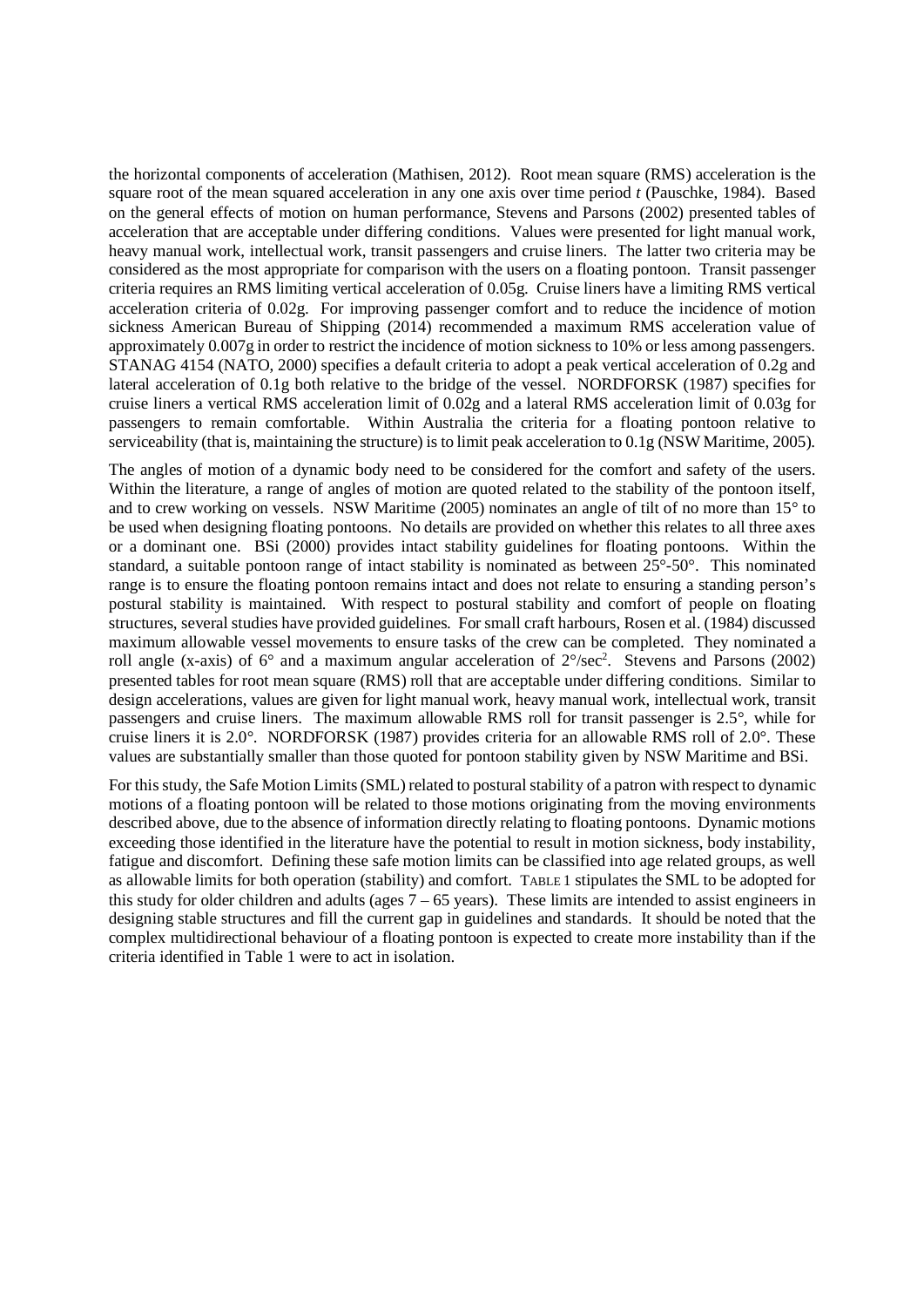| Criteria                         | Limit             | <b>Reference</b>           |
|----------------------------------|-------------------|----------------------------|
| <b>Operation (Peak values)</b>   |                   |                            |
| Peak Vertical Acceleration       | 0.1 <sub>g</sub>  | (NSW Maritime, 2005)       |
| Peak Lateral Acceleration        | 0.1 <sub>g</sub>  | (NSW Maritime, 2005)       |
|                                  |                   | Powell and Palachin (2015) |
|                                  |                   | <b>NATO</b> (2000)         |
| Peak angle of tilt               | $6^{\circ}$       | Rosen et al. (1984)        |
| <b>Comfort (RMS values)</b>      |                   |                            |
| <b>RMS</b> Vertical Acceleration | 0.02g             | NORDFORSK (1987)           |
|                                  |                   | Stevens and Parson (2003)  |
| RMS Lateral Acceleration         | 0.03 <sub>g</sub> | NORDFORSK (1987)           |
| RMS Roll                         | $2^{\circ}$       | NORDFORSK (1987)           |
|                                  |                   | Stevens and Parsons (2002) |

TABLE 1. SAFE MOTION LIMITS (SML) FOR OLDER CHILDREN AND ADULTS (AGES 7 – 65 YEARS)

# **3. Laboratory Modelling**

With increasing interest by engineers, developers and port operators in floating pontoons, the need to understand the dynamic response of such structures increases. To date very few experiments investigating floating pontoons secured by piles have been published and yet design guidelines recommend referencing previous experimental or field work in order to design floating pontoons effectively (BSi, 2000). Theoretical determination of dynamic motions is complex and is based on free bodies thus often cannot account for the complex interaction between pile and pontoon. As such, for important pontoon structures physical wave flume testing to measure motion response and accelerations is recommended.

The following sections provides details of the laboratory methods used to investigate the dynamic motions of two varying width piled floating pontoons resulting from boat wake.

## **3.1 Setup**

The physical model testing was conducted in the 0.6 m wide wave flume at the Water Research Laboratory at UNSW Sydney. The flume dimensions are 30 m long, 0.6 m wide and 0.7 m deep. Froude similitude is commonly applied in hydraulic structure model scale testing and was applied between prototype and model conditions using a length scale of 10 for these experiments. Froude scaling is the most appropriate for these set of experiments for several reasons, including that it emphasises the inertial and gravity forces, with the tests here focussing on the dynamic motions (accelerations) of the structure, which in Froude similitude have a scale factor  $= 1$ . The models tested were two piled rectangular floating pontoons of varying prototype beam widths (FIGURE 2) subsequently referred to as Narrow (2.83m beam) and Wide (5.63m beam). Similar to previous experiments, a narrow gap between the side wall of the flume and pontoon ensured that no collisions existed between wall and pontoon (Ning, 2018) and limited any side wall effects (Christensen, 2018).

Several physical characteristics of the pontoons influence the stability and dynamic motion of floating bodies, including the draft-to-water-depth ratio (D/d), the structure-beam-to-draft ratio (B/D), and the beam-to-wavelength ratio (B/L), the metacentric height (GM), the radius of gyration (K), as well as the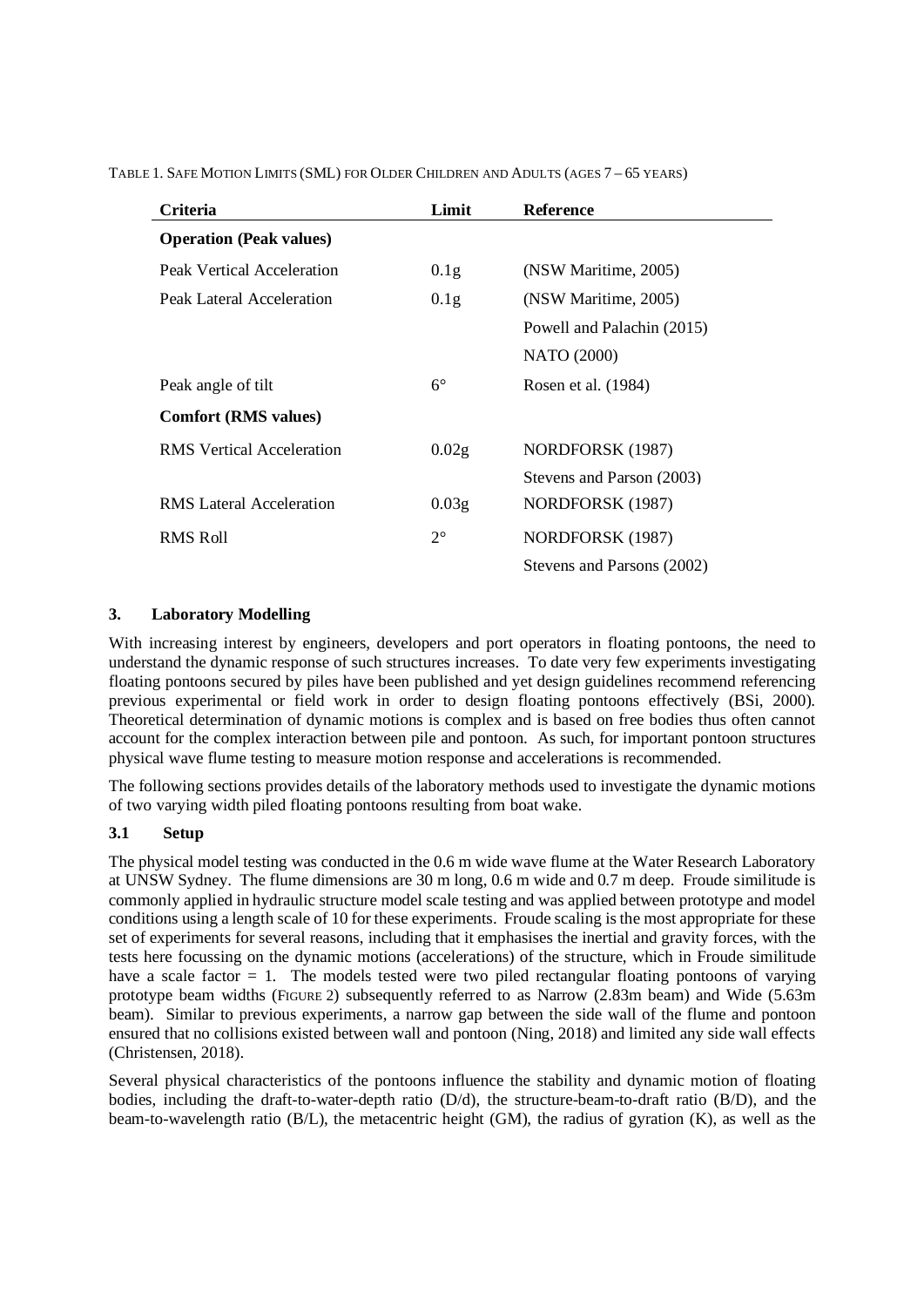wave direction and the degree of mooring restraint (Gaythwaite, 2016). These are summarised in TABLE 2. The metacentric height is the vertical distance between the centre of gravity (c.g.) and the Metacentre (M) and is calculated as follows:

$$
GM = KB + BM - KG \tag{1}
$$

where  $KB$  is the vertical distance from keel to centre of buoyancy (c.b.) in metres and is equal to the exact middle of the volume of displaced water.  $BM$  is the vertical distance from the centre of buoyancy (c.b.) to the metacentre  $(M)$ , and  $KG$  is the vertical distance from the keel to the centre of gravity (c.g.). According to Gaythwaite, the radius of gyration (K) for a floating pontoon is between 0.29B and 0.35B, where B is the beam. Here, K in the roll direction is theoretically derived from the inertia of the water plane area (I) and the area of contact (A), where:

$$
K = \sqrt{I/A} = B/\sqrt{12} = 0.29B
$$
 (2)

and represents the lower bound proposed by Gaythwaite (2016). As the pontoons tested were held in place by piles on the seaward side, pitch and yaw movements are highly restrained and not included here.

The pontoon models were constructed of grey PVC sheet, with additional PVC sheet used for internal ballast to alter the draft of the pontoon (e.g., Tabatabaei and Zeraatgar, 2019). The pontoons were connected to two, 330mm diameter (prototype) vertical piles located on the seaward side (FIGURE 2). Delrin, a highlycrystalline engineering thermoplastic specified for high load mechanical applications, was used to construct wear/impact buffers at the pontoon/pile interface. These buffers provided a low friction sliding connection between the restraining piles and the pontoon. The pontoon/pile connections (42 mm clearance at prototype scale between pile and collar) allowed free vertical movement and restrained (but measurable) lateral movement.

| Criteria                                        | Narrow Pontoon   | Wide Pontoon   |
|-------------------------------------------------|------------------|----------------|
| Beam [m]                                        | 2.83             | 5.63           |
| Length [m]                                      | 5.59             | 5.59           |
| Draft [m]                                       | 0.455            | 0.455          |
| Metacentric Height (GM) [m]                     | $1.23 \text{ m}$ | 5.58 m         |
| Radius of Gyration, roll $(K)$ [m]              | 0.83             | 1.63           |
| <b>Displacement</b> [Tonnes of water displaced] | 7.41 tonnes      | $14.75$ tonnes |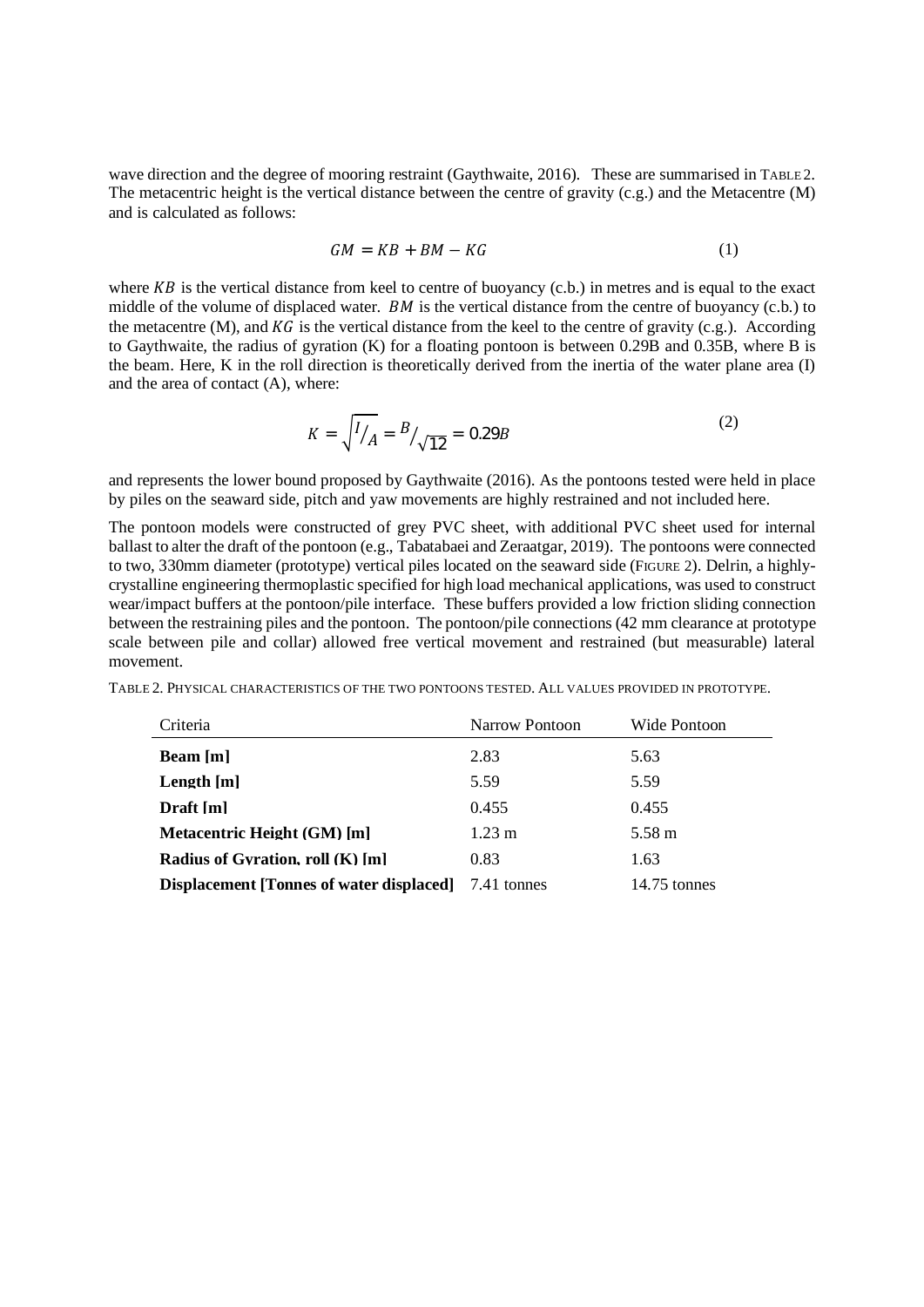

FIGURE 2. FLOATING PONTOON DESIGN (MODEL SCALE) FOR NARROW AND WIDE PONTOONS (DIAGRAM NOT TO SCALE).

The floating pontoons have six degrees of freedom: surge (in the direction of wave propagation,  $x_b$ ), sway (perpendicular to the direction of wave propagation,  $y_b$ ) and heave (vertical,  $z_b$ ), as well as the three rotations around the centre of gravity (roll  $(\phi)$ , pitch $(\theta)$  and yaw  $(\psi)$ ). On each pontoon, five *Life Performance Research* (LPMS-B2) Inertial Measurement Units (IMU) were used to measure triple-axis accelerations and triple-axis angles of each floating pontoon (LP-Research, 2016). Unless otherwise stated, all default settings of the IMUs were employed. The IMUs were positioned on each corner (Sensors 1-4, FIGURE 2 and FIGURE 3) of the pontoon, as well as in the centre of the top face (Sensor 5, FIGURE 2and FIGURE 3). The accelerations recorded were in units of g (gravity,  $m/s<sup>2</sup>$ ). The units were able to measure orientation in 360 degrees about all three axes, where z is in the direction of earth's gravity (vertically down with -1g), x- in the direction of wave propagation and y- in the cross-tank direction, following a right-handed Cartesian coordinate system. The internal sampling and filtering of the IMU is 400Hz. Bluetooth connection between the IMUs and the log computer was used to allow immediate data recording of accelerations and rotations of the floating pontoons as the motions took place. Data was recorded at a rate of 50Hz. Sampling at a rate above this caused Bluetooth connection errors. "Sync mode" was used for each run of testing to ensure all IMUs were synchronised and recording at the same time. Calibration of each IMU requires determination of the gyroscope bias, gain, and movement threshold, as well as accelerometer misalignment, offset, gain, and magnetometer interference bias and gain. Each sensor comes fully calibrated from the factory. As the gyroscope sensor has a constant bias that may be influenced by environmental factors, such as temperature, gyroscope bias calibration was undertaken for each round of testing using manual calibration whereby the sensors were placed in a motionless state and firmware command used to trigger gyroscope calibration. The IMUs were contained in GoPro housing for waterproofing with double sided tape inside to secure them in place. Each GoPro was secured to the pontoons using adhesive Velcro located on the corners and centrally of the pontoons. A cartesian coordinate system was employed for the physical testing with the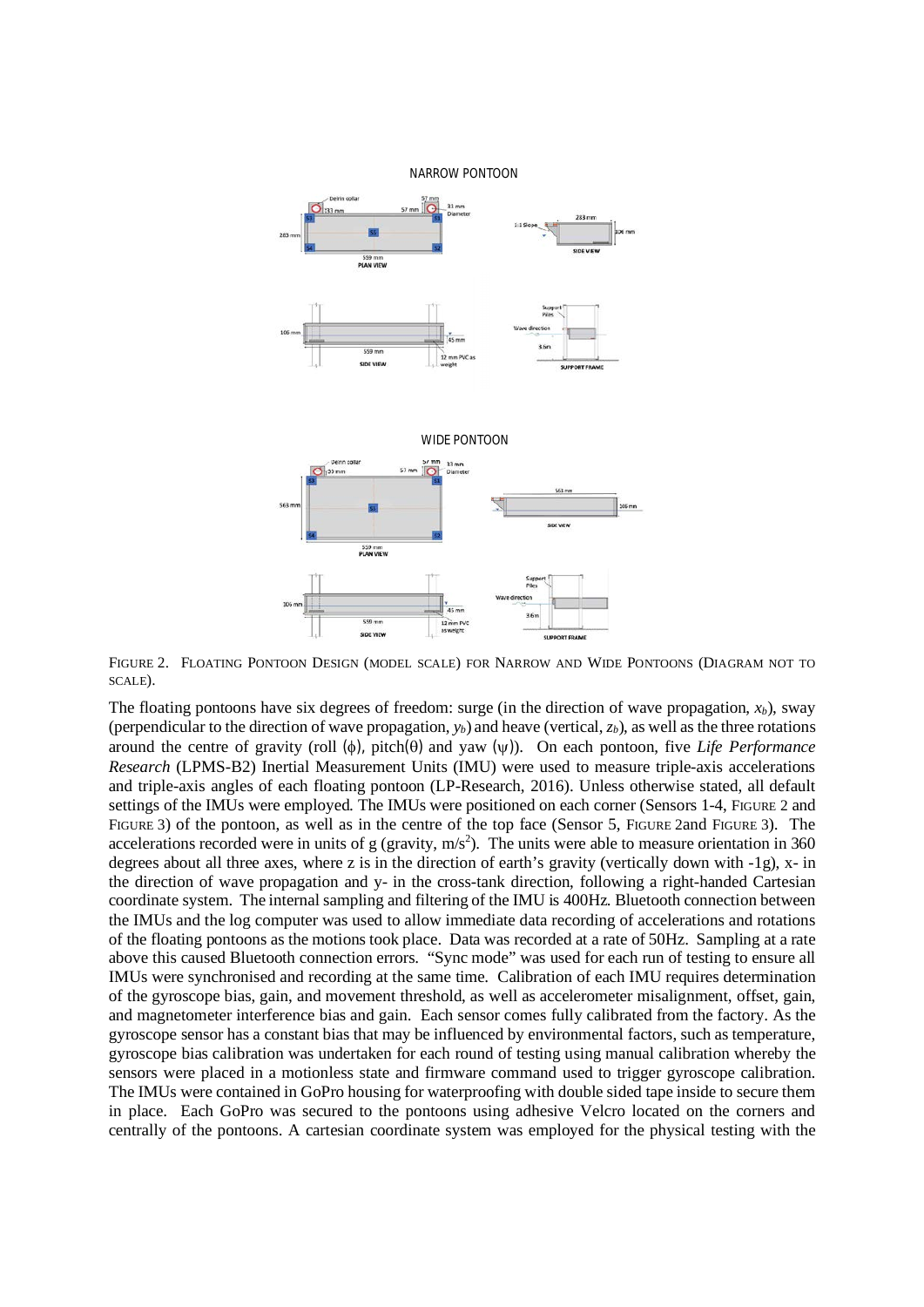origin located at still water level and centrally on the floating pontoon. The x-axis was positive in direction of wave propagation and the z-axis positive upward.



FIGURE 3. PHOTO OF NARROW PONTOON SHOWING SEAWARD FACE, PILE MOORING SYSTEM AND POSITIONING OF FIVE IMU.

## **3.2 Wave Environment**

Waves were generated by a piston-type wave paddle situated at one end of the flume. A three-probe array was set up between the paddle and the structure. A fourth probe was positioned in the lee of the structure to measure the transmitted wave. In this study, monochromatic waves were tested. Wave heights and periods were representative of boat wake found in Sydney Harbour (Patterson Britton and Partners, 1987). Test conditions are summarized in TABLE 3. All dimensions and times given are prototype values unless otherwise specified. Triplicate runs, of duration 189 s, were conducted for each of the wave periods to ensure similarity between tests. All tests were completed in a water depth (d) of 3.6 m and both pontoons had a draft (D) of 0.45 m, (D/d=0.125). Due to the limited length of time a test could be run before waves reflected and returned to the paddle, standard signal processing tools for wave analysis did not provide robust results. Therefore, to determine the incident and reflected wave heights from the recorded timeseries a multi-step process of signal optimization was developed. Firstly, a Savitzky-Golay filter polynomial order of 3 was applied to eliminate any high frequency noise in the signal. The incident wave timeseries was determined from the first portion of the recorded timeseries prior to wave reflections off the pontoon structure. This comprised approximately 4 - 14 waves depending on the wave period being analysed. Wave height and period were first estimated using the zero-crossing method. An exhaustive search was done around the estimated wave period in order to generate the optimum incident wave signal based on crosscorrelation analysis of the measured and generated free surface. This was done to determine the best fit wave period. The reflected wave free surface (ηr) was then determined using the relationship η=ηi+ηr from the latter end of the raw wave probe time series comprising approximately 5 – 19 waves depending on wave period. This was completed for each of the three trials for each wave period. A representative time slice of the incident waves for each of the 4 wave periods tested in provided in FIGURE 4.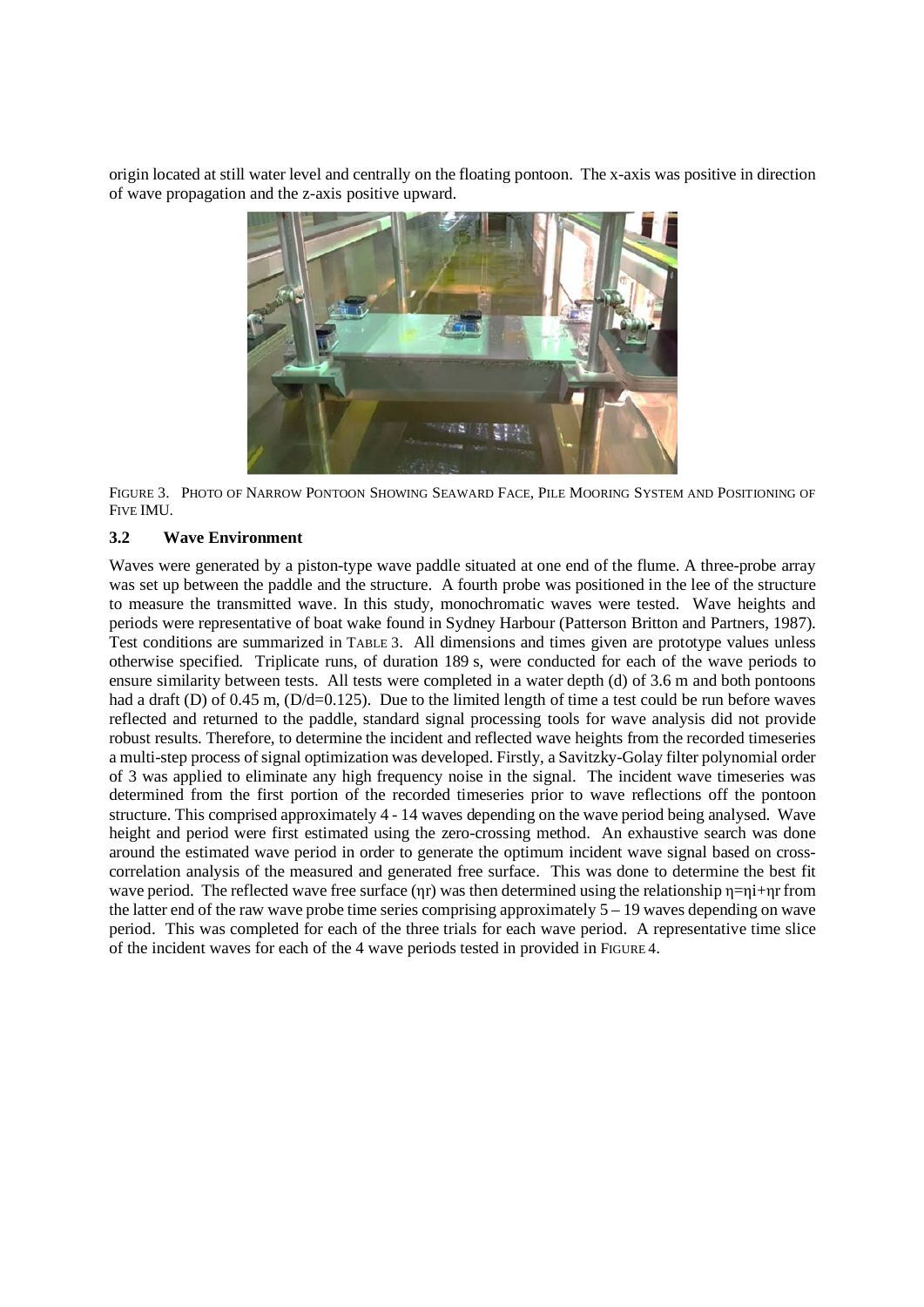

FIGURE 4. EXAMPLE INCIDENT BAND WATER LEVEL TIMESERIES FOR EACH OF THE 4 WAVE PERIODS TESTED. PROTOTYPE SCALE.

TABLE 3. MONOCHROMATIC WAVE TESTING PARAMETERS (PROTOTYPE SCALE)

| <b>Test ID</b> | <b>Wave Period</b> | <b>Wave Height</b> | <b>Beam</b> | <b>Draft</b> | <b>Depth</b> |
|----------------|--------------------|--------------------|-------------|--------------|--------------|
| B <sub>1</sub> | 2                  | 300                | 2.83        | 0.45         | 3.6          |
| B <sub>2</sub> | 3                  | 310                | 2.83        | 0.45         | 3.6          |
| B <sub>3</sub> | 5                  | 290                | 2.83        | 0.45         | 3.6          |
| <b>B4</b>      | 7                  | 320                | 2.83        | 0.45         | 3.6          |
| B <sub>5</sub> | 2                  | 300                | 5.63        | 0.45         | 3.6          |
| B <sub>6</sub> | 3                  | 310                | 5.63        | 0.45         | 3.6          |
| B <sub>7</sub> | 5                  | 290                | 5.63        | 0.45         | 3.6          |
| B <sub>8</sub> | 7                  | 320                | 5.63        | 0.45         | 3.6          |
|                |                    |                    |             |              |              |

# **4. Prototype Testing**

Prototype testing was undertaken to acquire motion response data of public pontoons and the corresponding incident wave information in order to relate these responses back to the SML described in Section 2 and compare to the scaled laboratory model results. During the field experiments, the public (pontoon users) were invited to take part in a survey (UNSW ETHICS HC20003) ascertaining their level of stability and comfort/discomfort resulting from the pontoon movements.

# **4.1 Study Area**

Data was collected from four piled floating pontoons. Two located in Sydney Harbour and two in the Shoalhaven, NSW, Australia (FIGURE 5.). Three of the four sites are public access structures that can be used by any member of the public, while the fourth is a Navy pontoon used by members of the Defence Force. All four sites are exposed to boat wake resulting from passing and berthing vessels as well as local wind-generated waves. Cremorne and McMahons Point (FIGURE 5.a,b) are ferry commuter wharves. constructed in 2015 as part of the NSW Government Transport Access Program – an initiative to deliver modern, safe and accessible transport. HMAS Creswell (FIGURE 5.c) is a series of piled floating pontoons used by the defence force for boarding and alighting navy vessels and Orient Point (FIGURE 5.d) is a recreational boating pontoon and popular location for local fishermen.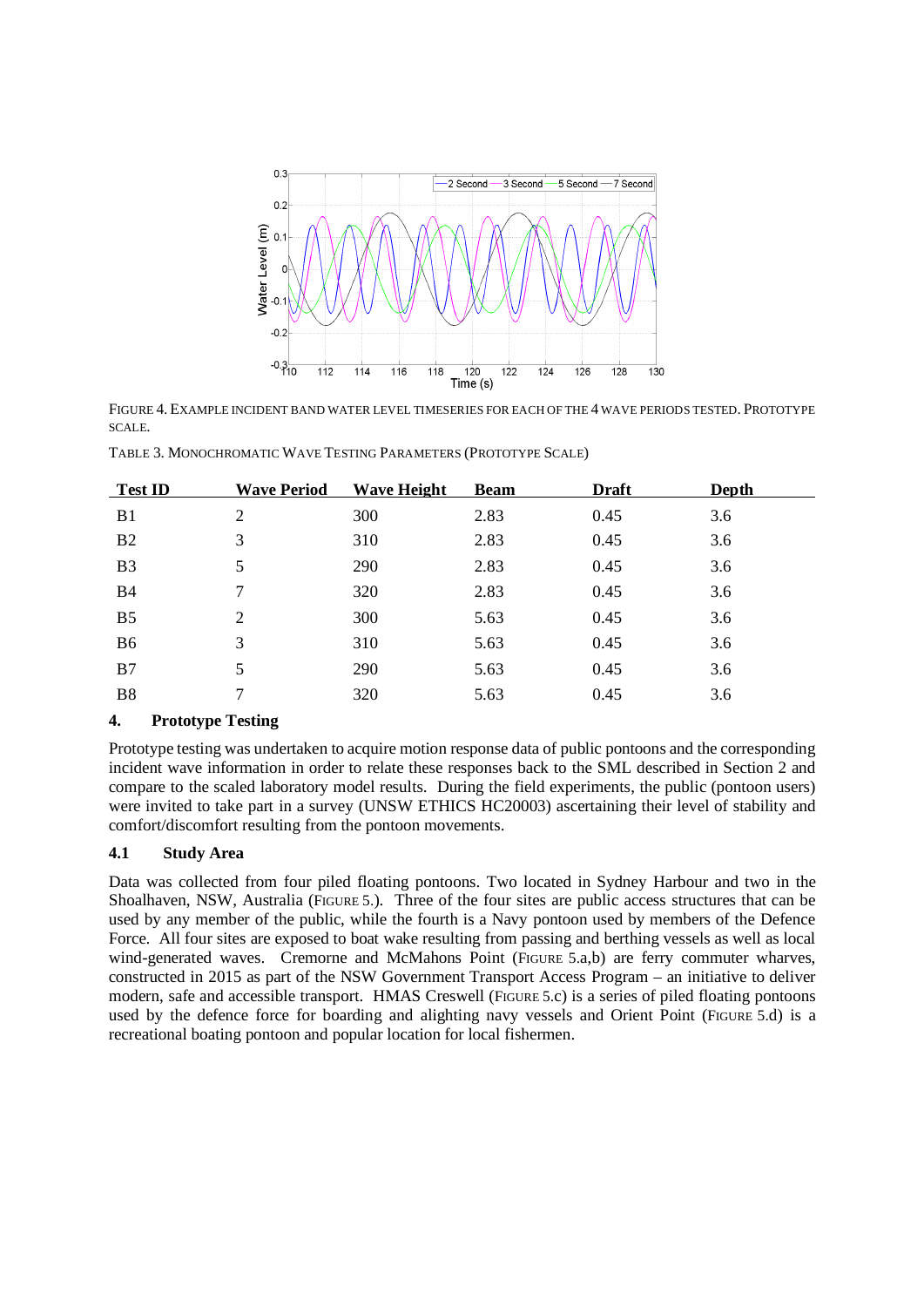

FIGURE 5. THE FOUR FIELD TESTING SITES. (A) CREMORNE POINT, SYDNEY HARBOUR (TOP LEFT), (B) MCMAHONS POINT, SYDNEY HARBOUR (TOP RIGHT), (C) HMAS CRESWELL, JERVIS BAY (BOTTOM RIGHT) AND (D) ORIENT POINT, SHOALHAVEN.

Each of the pontoons tested were piled rectangular box floating pontoons. They had six degrees of freedom: surge (in the direction of wave propagation, *xb*), sway (perpendicular to the direction of wave propagation,  $y_b$ ) and heave (vertical, *z<sub>b</sub>*), as well as the three rotations around the centre of gravity (roll  $(\phi)$ , pitch $(\theta)$ ) and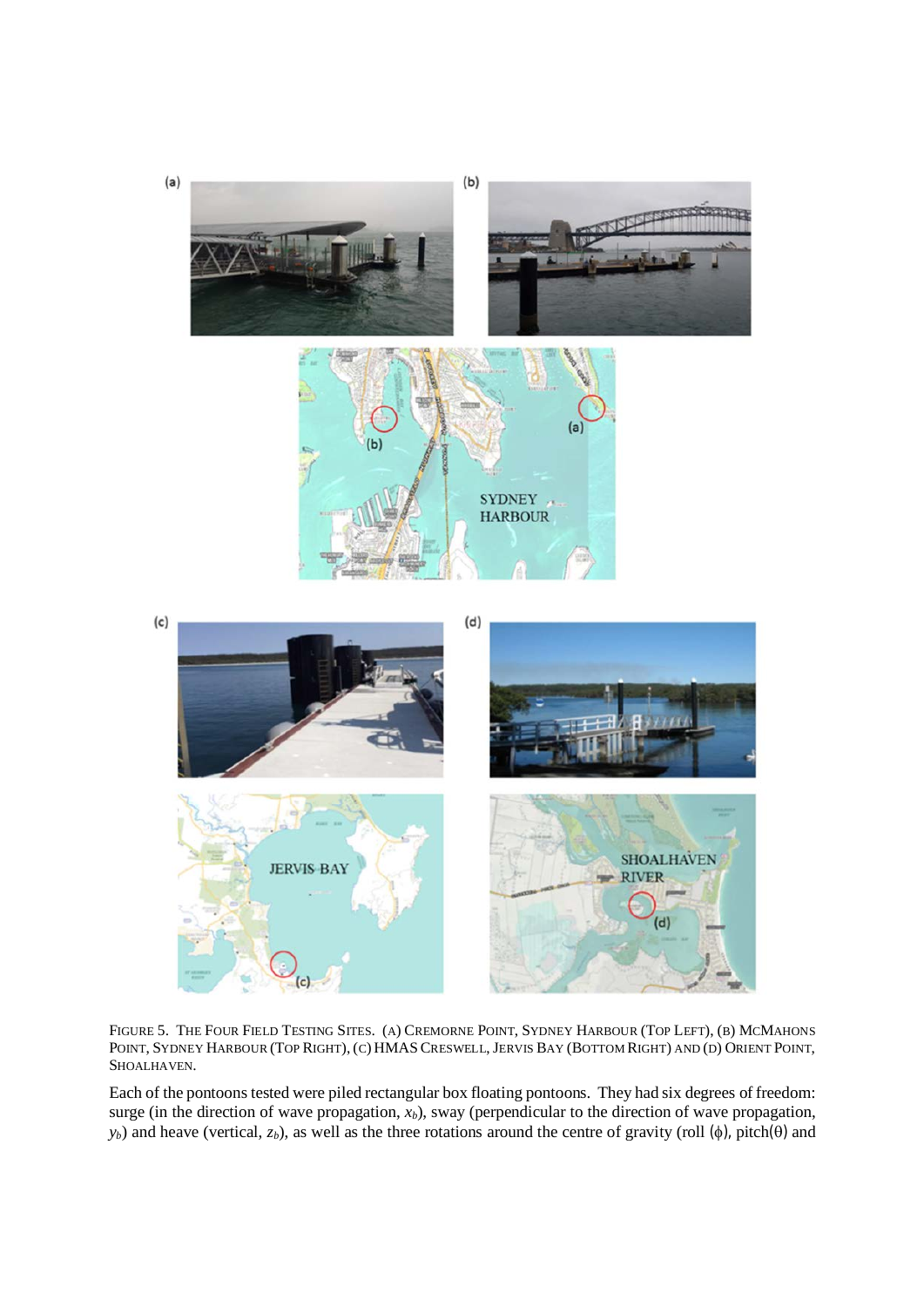yaw  $(\psi)$ ) similar to those pontoons tested in the laboratory. The dimensions of each pontoon and number of piles are presented in TABLE 4. The pontoons located in Sydney Harbour (FIGURE 5.a,b) had piles located on each corner (4 off) and those in the Shoalhaven (FIGURE 5.b,c) had piles on one seaward side only (2 off). Of the 4 field test sites, Orient Point was most similar to the laboratory design conditions.

TABLE 4. SUMMARY OF FIELD PONTOON DIMENSIONS

| Location          |    |      | Width $(m)$ Length $(m)$ Draft $(m)$ Displacement $(t)$ | <b>Piles</b> |
|-------------------|----|------|---------------------------------------------------------|--------------|
| Cremorne Point 10 | 27 | 10   | 276                                                     |              |
| McMahons Point 10 | 27 | 09   | 249                                                     |              |
| HMAS Creswell 3   | 16 | 0.6  | 30                                                      |              |
| Orient Point      | x  | 0.55 |                                                         |              |

# **4.2 Wave Environment**

As this study was focused on assessing the effect of boat wake on the dynamic motions of piled floating pontoons, the days of field testing were selected based on ensuring boat wake was the main contributing factor and wind waves were negligible. Ultrasonic wave sensors were used to capture the water surface adjacent to the floating pontoons tested to estimate wave heights. The basic operating principle of the sensors is to measure the ultrasound travel time from the instrument to the water surface. The result is then scaled with a Micro Processer in the unit, and then transmitted over the Xbee's wireless network to an Xbee USB adapter. A Windows USB to Serial Converter (driver) connects the USB Adapter port to the User Interface Software (GUI). The sensors recorded data at a sample rate of 32Hz. The sensors were calibrated in the 1.2m flume at the UNSW Water Research Laboratory (WRL), Manly Vale, following manufacturer specifications. Using the ultrasonic sensors, wave heights and periods were obtained for each day of testing at each of the selected sites and are presented in Section 6. Wave data obtained during the field testing is presented as a mean wave height and mean wave period. Using the raw time signal of water level obtained from each site wave height and period were determined using the zero-crossing method. The mean wave height and period has been used in order to provide a comparison with the mean wave heights and periods from laboratory testing. At HMAS Creswell and Orient Point, targeted boat wake tests were conducted by passing a small personal watercraft repeatedly passed the floating pontoon. Therefore, the wave heights and periods determined for HMAS Creswell and Orient Point are based on the overall average mean wave height and period of each boat pass determined using the zero-up-crossing method for the section of time series corresponding to each boat pass. Similarly, the recorded accelerations and angles determined from the IMUS are based on the time intervals associated with the passing boats at these 2 locations.

# **4.3 Pontoon Motions**

On each pontoon tested in the field, two *Life Performance Research Inertial Measurement* Units (IMU) in the form of accelerometers were used to measure triple-axis accelerations and triple-axis gyrations. Units (IMUs) were positioned on one corner adjacent to the ultrasonic sensor and centrally on the pontoon (FIGURE 6). The accelerometers were contained in GoPro housing for waterproofing with double sided tape inside to secure them in place.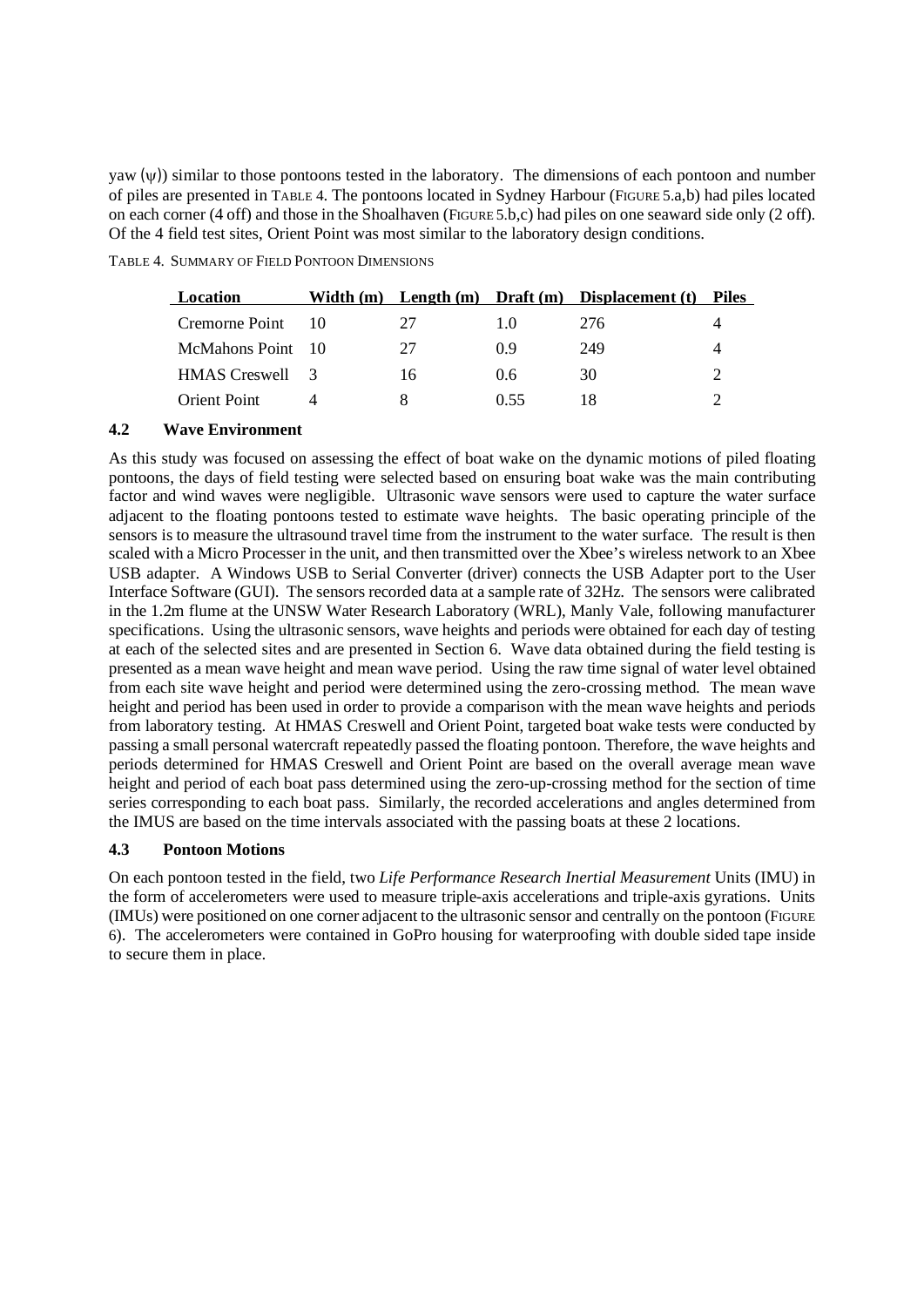

FIGURE 6. ACCELEROMETERS: HARDWARE, POSITIONING AND HOUSING

# **4.4 User Survey**

Whilst recording the motions of each pontoon during the field campaign, people using the pontoons were provided with a research flyer to invite them to complete a short 2-minute survey (FIGURE 7). The surveys were aimed at gathering information on how comfortable/uncomfortable people of different age, gender and level of fitness were while standing on the pontoons. Surveys were dated, timestamped and correlated to the dated and timestamped motion response data with comparisons made against the nominated SML

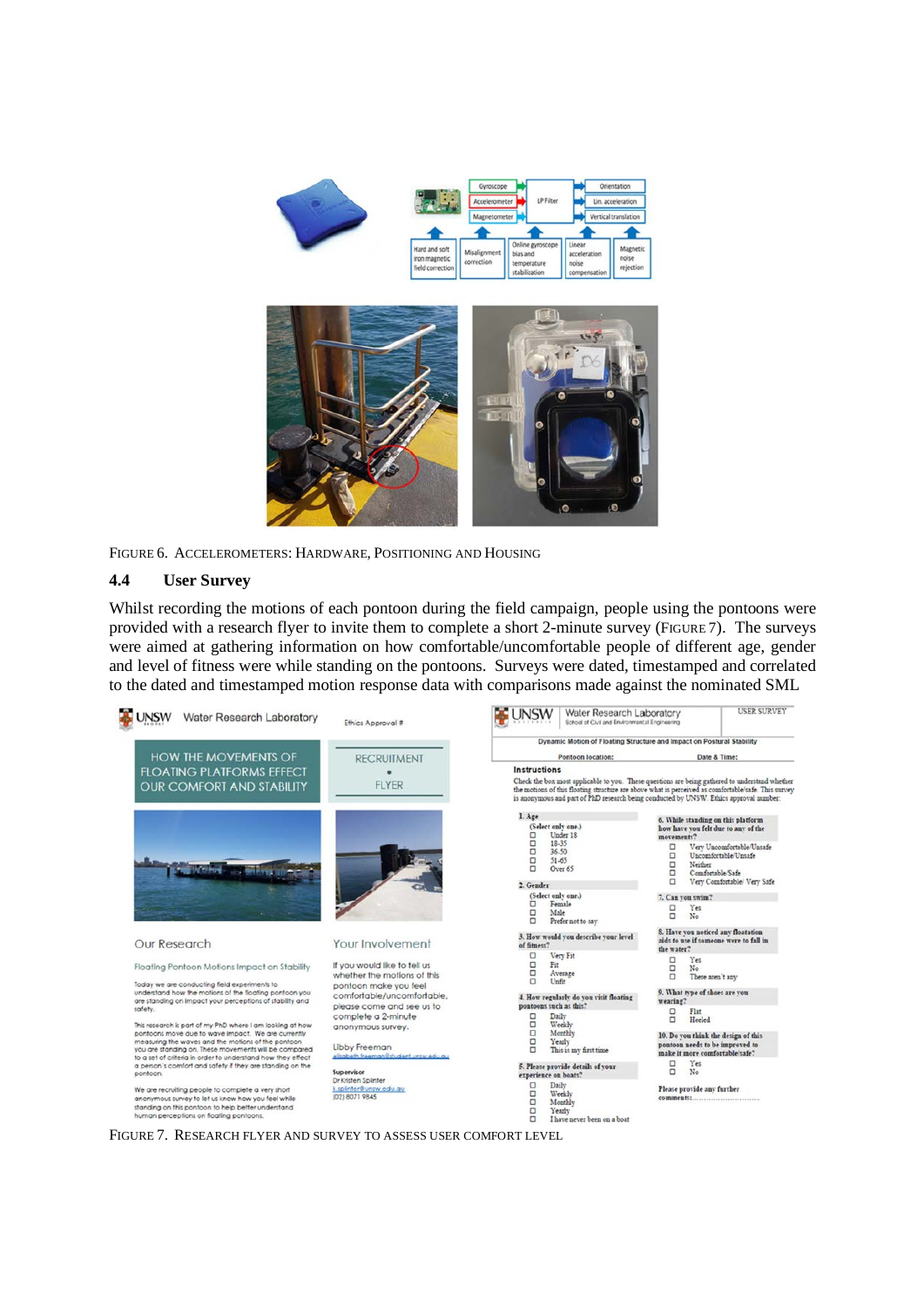## **5. Selected Laboratory Results**

Beam (B) to wavelength (L) is an important aspect that is considered when designing marine structures such as floating pontoons. For small beam to wavelength ratios, the structure will ride on the incident wave, resulting in accelerations related to the incoming wave, very little reflection, and nearly 100% transmission. Gaythwaite (2016) identified that at a beam to wavelength ratio of 0.2 or less, a floating pontoon essentially follows the wave contour with little or no wave attenuation. For the testing undertaken results are presented for both the Narrow and Wide Pontoons relative to wave period and the beam to wavelength ratios presented in TABLE 5. Individual results for each triplicate run are presented along with the calculated mean of the three tests.

TABLE 5. MONOCHROMATIC WAVE TESTING RESULTS INCLUDING TRANSMISSION AND REFLECTION COEFFICIENTS (PROTOTYPE SCALE)

| <b>Test</b><br>ID | <b>Wave</b><br><b>Period</b><br>(s) | Wavelength<br>L(m) | <b>Wave</b><br><b>Steepness</b><br>H/L | Water<br>depth to<br>Wavelength<br>d/L | <b>Beam to</b><br>Wavelength<br>B/L | <b>Transmission</b><br>Kt=Ht/Hi | <b>Reflection</b><br>Kr=Hr/Hi |
|-------------------|-------------------------------------|--------------------|----------------------------------------|----------------------------------------|-------------------------------------|---------------------------------|-------------------------------|
| B <sub>1</sub>    | 2                                   | 6.23               | 0.048                                  | 0.58                                   | 0.45                                | 0.38                            | 0.57                          |
| B <sub>2</sub>    | 3                                   | 13.17              | 0.024                                  | 0.27                                   | 0.22                                | 0.94                            | 0.10                          |
| B <sub>3</sub>    | $\overline{4}$                      | 26.85              | 0.011                                  | 0.13                                   | 0.11                                | 0.93                            | 0.15                          |
| B4                | 7                                   | 39.59              | 0.008                                  | 0.09                                   | 0.07                                | 0.94                            | 0.20                          |
| B <sub>5</sub>    | 2                                   | 6.23               | 0.048                                  | 0.58                                   | 0.90                                | 0.26                            | 0.58                          |
| B <sub>6</sub>    | 3                                   | 13.17              | 0.024                                  | 0.27                                   | 0.43                                | 0.96                            | 0.13                          |
| B7                | 5                                   | 26.85              | 0.011                                  | 0.13                                   | 0.21                                | 0.93                            | 0.17                          |
| <b>B8</b>         | 7                                   | 39.59              | 0.008                                  | 0.09                                   | 0.14                                | 0.99                            | 0.21                          |

# **5.1 Peak Vertical and Lateral Acceleration – Impact on Operation**

The peak and vertical Safe Motion Limits (SMLs) are operational criteria aimed at ensuring people will remain stable while undertaking tasks on floating pontoons. As anticipated, the motions of the pontoons varied with wave period and pontoon width. There was significant wave-structure interaction (and high energy losses) that produced higher accelerations more frequently exceeding the operational SML of 0.1g for the Narrow Pontoon (FIGURE 8a,b) compared to the Wide Pontoon (FIGURE 8c,d). For longer wave periods (lower B/L), both pontoons acted slightly more like a floating vessel, riding over the waves, experiencing less wave-structure interaction and smaller spikes in both vertical and lateral acceleration (FIGURE 8). The natural periods in heave and roll for both the Narrow and Wide pontoon were between the 2 and 3 second wave cases tested and as such, are not expected to have a strong influence on the resulting excitement of the pontoons or cause adverse motion response.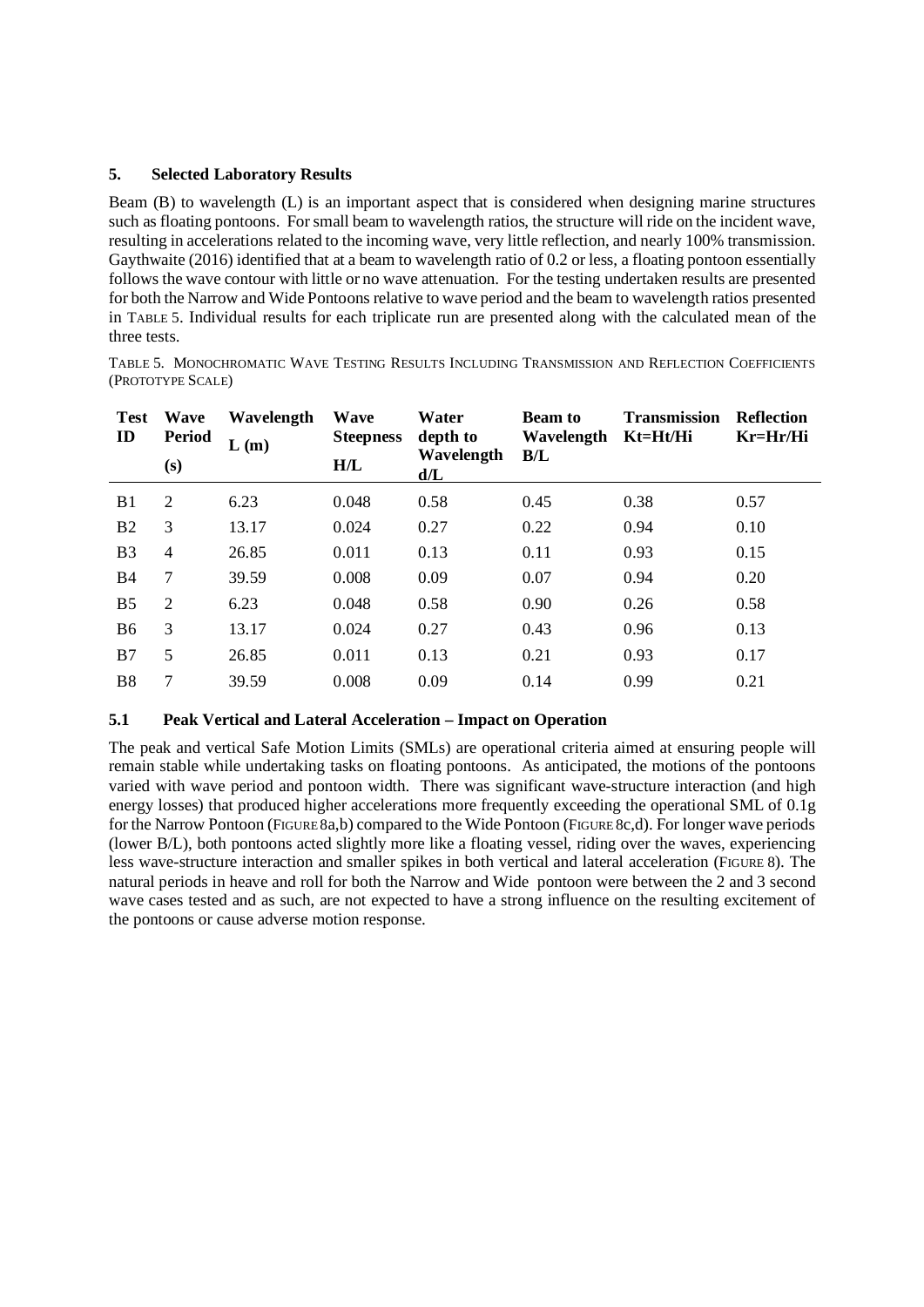

FIGURE 8. TWENTY-SECOND TIME SLICE OF RAW ACCELERATION VERSUS TIME: (A) NARROW PONTOON HEAVE ACCELERATION; (B) NARROW PONTOON SURGE ACCELERATION; (C) WIDE PONTOON HEAVE ACCELERATION; AND (D) WIDE PONTOON SURGE ACCELERATION. THE HORIZONTAL RED DASHED LINE INDICATES THE SAFE MOTION LIMIT OF 0.1G.

High frequency spikes in heave and surge acceleration occurred at both the crest and trough of the wave for shorter waves, particularly when combined with the lower B/D ratio of the Narrow pontoon (FIGURE 8a,b vs FIGURE 8c,d). To further understand the cause of these spikes, a 5 second time slice is presented in FIGURE 9 corresponding with a wave of 2 second period. At the crest of the wave, the pontoon is visibly pushed against the piles creating impact spikes in surge (FIGURE 9a,e). In some instances, the pontoon is observed to hang briefly on the pile due to the high roll angles (FIGURE 9d), leading to both high heave and surge accelerations when the pontoon subsequently falls and impacts the piles at the base of the wave (FIGURE 9c,e).



FIGURE 9. TIME SLICE OF NARROW PONTOON DURING THE 2 SECOND WAVE TEST. (A-D) SNAP SHOTS OF PONTOON MOTION AND (E) SENSOR 1 HEAVE AND SURGE ACCELERATIONS.

Considering the full time period of each experimental run (approximately 189 seconds), peak heave (z-axis) and surge (x-axis) accelerations (0.58g and 0.65g, respectively), were as high as six times the peak SML  $(0.1g)$  while sway (y-axis) peak accelerations reached three times the SML  $(0.32g)$  for the Narrow pontoon (FIGURE 10). All peak accelerations exceeded the SML, with the highest accelerations recorded for the 2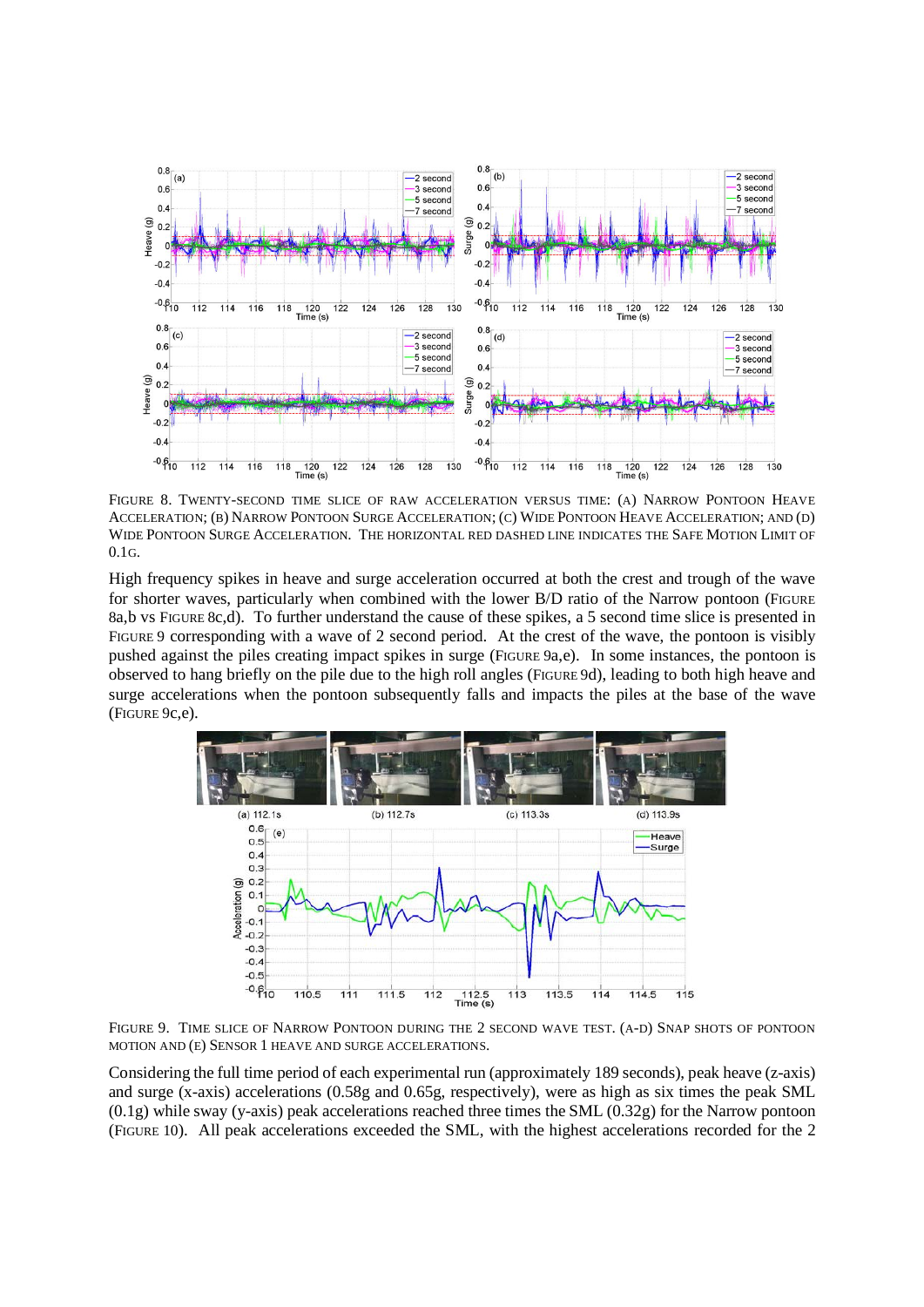second period wave (B/L ~ 0.45, Narrow, FIGURE 10a and B/L ~ 0.90, Wide, FIGURE 10b). Additionally, peak accelerations showed a stronger dependence on B/L for the Narrow Pontoon compared to the Wide Pontoon (FIGURE 10a vs FIGURE 10b). The results presented here agree with previous studies by Cox et al. (2007).



FIGURE 10. PEAK IN SINGLE (SURGE, HEAVE AND SWAY) AXIS OF ACCELERATION PLOTTED AGAINST BEAM TO WAVELENGTH RATIO AND COMPARED AGAINST THE SAFE MOTION LIMIT OF 0.1G. (A) NARROW PONTOON AND (B) WIDE PONTOON. RANGE BETWEEN 5 SENSORS AND 3 TEST REPETITIONS SHOWN BY VERTICAL LINES AND SOLID SYMBOL BEING THE AVERAGE OF THE 15 RESULTS.

While peak accelerations shown in FIGURE 10 exceed the SML adopted for this study, examining the cumulative distribution functions (not shown) provides further insight into the probability that a person standing on a floating pontoon would experience accelerations that exceed the safe motion limit criteria. In general, less than 5% of the data in surge or heave exceeded the peak  $SML = 0.1g$ . This suggests that the peaks in acceleration (FIGURE 10) resulted from infrequent, short duration impacts due to the pontoon/pile interaction (FIGURE 8 and FIGURE 9) rather than the interaction with the incoming wave that was observed to be minimal when examining the reflection and transmission coefficients (not shown). Although of short duration these high accelerations due to pontoon/pile impact could cause moments of instability.

## **5.2 Root Mean Square Acceleration – Impact on Comfort**

The nominated RMS acceleration limits relate to the comfort of people standing on pontoons. The RMS acceleration of the piled-pontoon represents overall variability in motion compared to the short duration peak accelerations reported in Section 5.1. TABLE 6 summarizes the mean RMS accelerations calculated for each of the axes (x-, y-, z-) based on the triplicate runs. For both pontoons, the highest RMS acceleration in both surge and heave was recorded when the beam was almost half the wavelength (B/L=0.43 and 0.45). Similar to the observed peak accelerations (FIGURE 10), the RMS acceleration for surge (x-axis) exceeded the comfort SML (0.03g) for all tests and was as high as 0.09g. Heave (z-axis) RMS accelerations exceeded the SML (0.02g) for all tests apart from the 7 second period waves for both narrow and wide pontoons  $(B/L=0.07$  and 0.14). The RMS sway (y-axis) acceleration did not exceed the SML (0.03g) criteria for any of the scenarios tested. These results indicate that accelerations in the direction of wave propagation (surge)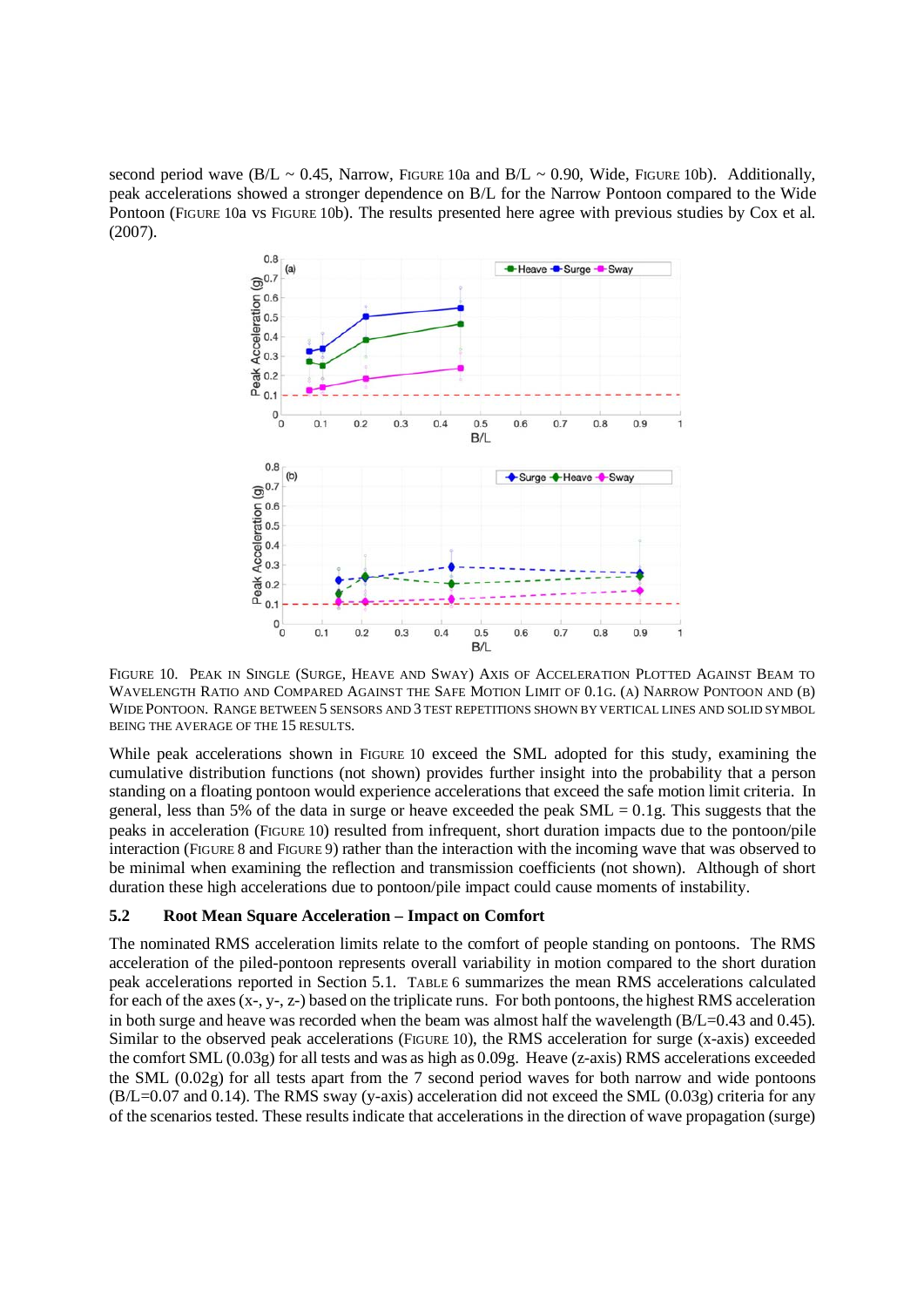are primarily due to the pile-pontoon interaction rather than the wave itself (FIGURE 8) and are consistently large enough to cause discomfort for passengers using floating pontoons exposed to relatively small monochromatic boat wake.

TABLE 6. ROOT MEAN SQUARE (RMS) ACCELERATION IN *X-, Y-.* AND *Z*-AXIS FOR EACH OF THE TESTED WAVE PERIODS FOR NARROW AND WIDE PONTOONS. ALL VALUES GIVEN IN G. BOLD INDICATES EXCEEDANCE OF SML.

| Axis and Test SML   |                          | B/L  |                |      |      |           |      |      |                   |
|---------------------|--------------------------|------|----------------|------|------|-----------|------|------|-------------------|
| ID                  | Acceleration<br>Criteria | 0.07 | 0.11           | 0.14 | 0.21 | 0.22      | 0.43 | 0.45 | 0.90 <sub>l</sub> |
| <b>Test ID</b>      |                          | B4   | B <sub>3</sub> | B8   | B7   | <b>B2</b> | B6   | B1   | <b>B5</b>         |
| $ax$ surge          | 0.03                     | 0.04 | 0.04           | 0.04 | 0.06 | 0.05      | 0.07 | 0.09 | 0.05              |
| a <sub>v</sub> swav | 0.03                     | 0.01 | 0.02           | 0.01 | 0.01 | 0.02      | 0.02 | 0.03 | 0.02              |
| $a_z$ heave         | 0.02                     | 0.02 | 0.06           | 0.02 | 0.03 | 0.06      | 0.04 | 0.06 | 0.03              |

## **6. Selected Prototype Results**

Field testing was undertaken to ensure that scaling effects from the laboratory work were not significantly impacting on the results. The particulars of each of the pontoons are presented in TABLE 4, with Orient Point the most comparable to the pontoons tested in the flume. The other pontoons tested were much larger in terms of width, length, and overall displacement. As described in Section 4, field testing incorporated measurements of wave data, corresponding pontoon motion data along with public (pontoon users) surveyed perception of the motions in order to relate them to the experimental results and the nominated SMLs. Twenty-six users were surveyed to establish an understanding of their perception of the motions (TABLE 7). Field studies were limited due to the COVID-19 pandemic which began at the start of the field campaign.

TABLE 7. USER SURVEY DATES AND PARTICIPANT NUMBERS

| Pontoon               | Date       | <b>Number of Surveys</b> |
|-----------------------|------------|--------------------------|
| Cremorne Point        | 15/03/2020 | 13                       |
| <b>McMahons</b> Point | 15/03/2020 | 10                       |
| <b>Orient Point</b>   | 13/02/2020 | 2                        |
| <b>HMAS</b> Creswell  | 16/12/2019 |                          |

# **6.1 Wave Characteristics**

TABLE 8 provides results on the analysed wave parameters for each of the sites. Wave heights  $(H_m)$  and periods  $(T_m)$  presented are the mean determined using methods described in Section 4.3. Results are presented relative to Beam (B) to Draft (D), Beam (B) to wavelength (L), and pontoon displacement in tonnes for each location. At all four sites mean wave heights were relatively small with short wave periods, typical of pleasure craft boat wake and ferries. The largest waves were at the two sites in the Shoalhaven (HMAS Creswell (HC) and Orient Point (OP)) where individual boat passes were clearly identifiable. In contrast, the data from the two Sydney Harbour locations (Cremorne Point (CP) and McMahons Point (MP)) were influenced by both near-field boat traffic, as well as far-field boats, wind chop and reflections off the Harbour walls. As the dynamic motions of the pontoon will be directly related to wave steepness, this is also presented in TABLE 8 for the four sites. Orient Point experienced the steepest waves, followed by HMAS Creswell and Cremorne Point, with McMahons Point experiencing the mildest wave climate of the four sites.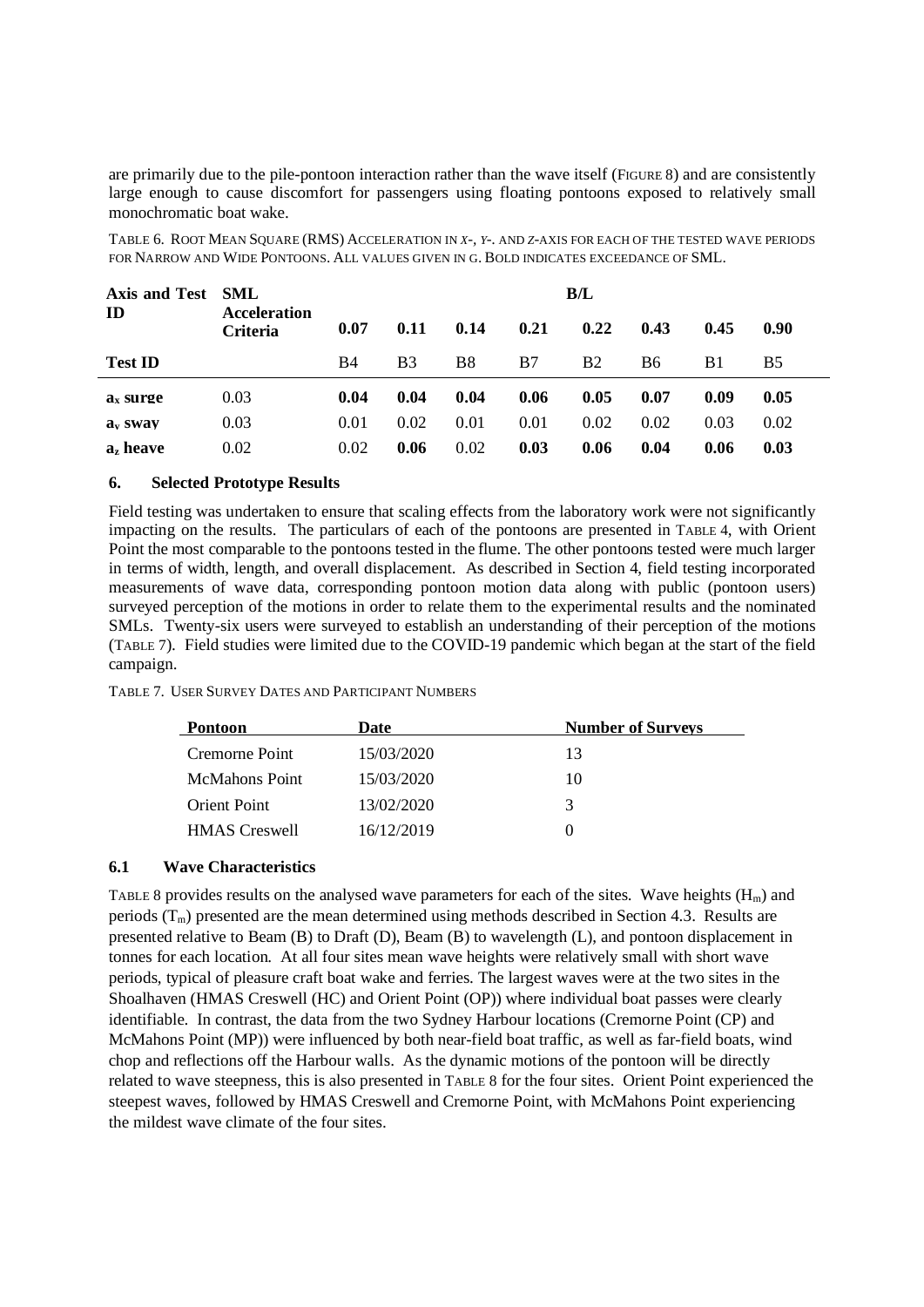TABLE 8. FIELD TESTING PARAMETERS FOR EACH SITE

| Location                                  | B/D  | B/L  | $H_m(m)$ | $T_m(s)$ | H/L   | Displacement (t) |
|-------------------------------------------|------|------|----------|----------|-------|------------------|
| <b>Cremorne Point</b>                     | 10.0 | 0.94 | 0.16     | 2.4      | 0.015 | 276              |
| <b>McMahons Point</b>                     | 11.1 | 0.78 | 0.08     | 3.26     | 0.006 | 249              |
| <b>HMAS</b> Creswell<br>(Boat Pass)       | 5.0  | 0.22 | 0.25     | 2.3      | 0.018 | 30               |
| <b>Orient Point</b><br><b>(Boat Pass)</b> | 7.2  | 0.33 | 0.3      | 2.1      | 0.025 | 18               |

#### **6.2 Peak Vertical and Lateral Acceleration – Impact on Operation**

FIGURE 11 shows peak in single (heave, surge and sway) axis of acceleration relative to wave period presented in TABLE 8. Orient Point recorded the highest peak for each axis of acceleration (FIGURE 11abc). This pontoon had the smallest displacement (18t) and was subject to the largest wave (0.3m) of the smallest period (2.1 seconds). The only pontoon to not exceed the SML in each axis was McMahons Point. This pontoon had a large displacement (249t) and was subject to much smaller waves (0.08m) of longer period (3.26s). As presented in Section 5, it is the shorter wave periods that result in high peaks in acceleration. Even with significant differences between the size of each pontoon three out of the four sites exceeded the nominated SML despite the mild conditions. Orient Point was the pontoon that most closely resembled the laboratory work; however, it had a larger displacement (18t) compared with the laboratory tested Narrow pontoon  $(-8t)$  and the Wide pontoon  $(-14t)$ . Peak heave accelerations were similar for similar displacements (0.25g Wide Pontoon vs 0.25g Field), suggesting laboratory results were representative of similar full-scale conditions.

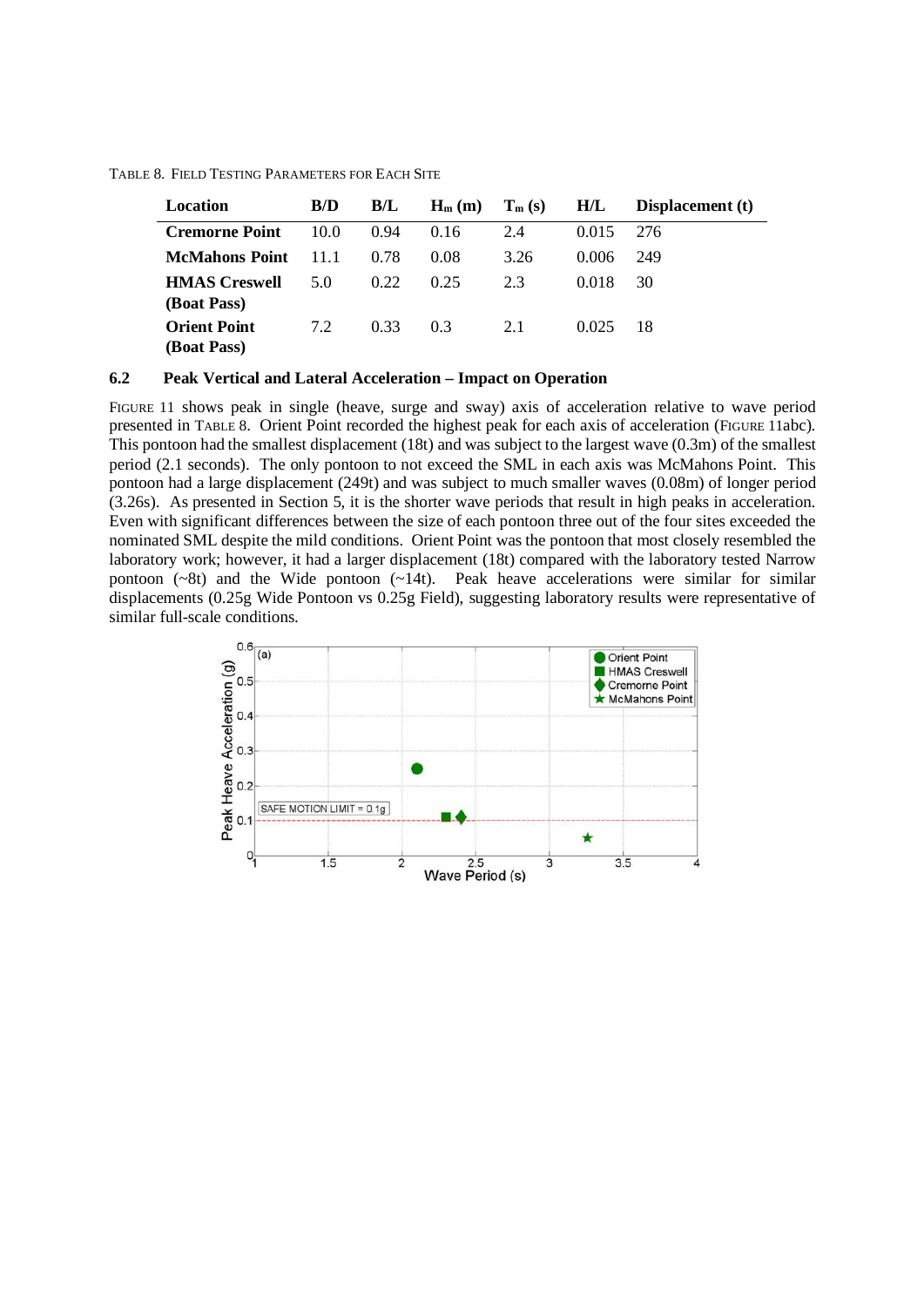

FIGURE 11. PEAK IN SINGLE (HEAVE, SURGE AND SWAY) AXIS OF ACCELERATION PLOTTED AGAINST WAVE PERIOD FOR EACH OF THE FIELD PONTOONS AND COMPARED AGAINST THE SAFE MOTION LIMIT OF 0.1G. (A) HEAVE ACCELERATION, (B) SURGE ACCELERATION AND (C) SWAY ACCELERATION. POINTS REPRESENT THE MEAN OF THE TWO SENSORS.

## **6.3 Root Mean Square Acceleration – Impact on Comfort**

TABLE 9 summarizes the RMS accelerations calculated for each site and each of the axes (x-, y-, z-). These values are based on the mean RMS of the two sensors used at each site. The highest RMS accelerations in both surge and heave was recorded for Orient Point, (0.09 and 0.01g, respectively). Similar to the observed peak accelerations (FIGURE 11), the RMS acceleration for surge (x-axis) exceeded the comfort SML (0.03g) for all sites except McMahons Point. Heave (z-axis) RMS accelerations did not exceed the SML (0.02g). The RMS sway (y-axis) acceleration exceeded the SML (0.03g) criteria at three of the four sites and was as high as 0.07g (Cremorne Point). These results indicate that accelerations in the direction of wave propagation (surge and sway) are consistently large enough to cause discomfort for passengers using floating pontoons exposed to relatively small monochromatic boat wake. Comparing the field results from Orient Point with the laboratory results for both the Narrow and Wide pontoon for a 2 second period wave (TABLE 6), surge and sway RMS were comparable (Narrow RMS Surge 0.09g, Wide RMS Surge 0.05g, Narrow RMS Sway 0.03g and Wide RMS Sway 0.02g), heave RMS was slightly lower for Orient Point, when compared with the Wide pontoon of similar displacement  $(0.01g$  compared with 0.03g (Wide)).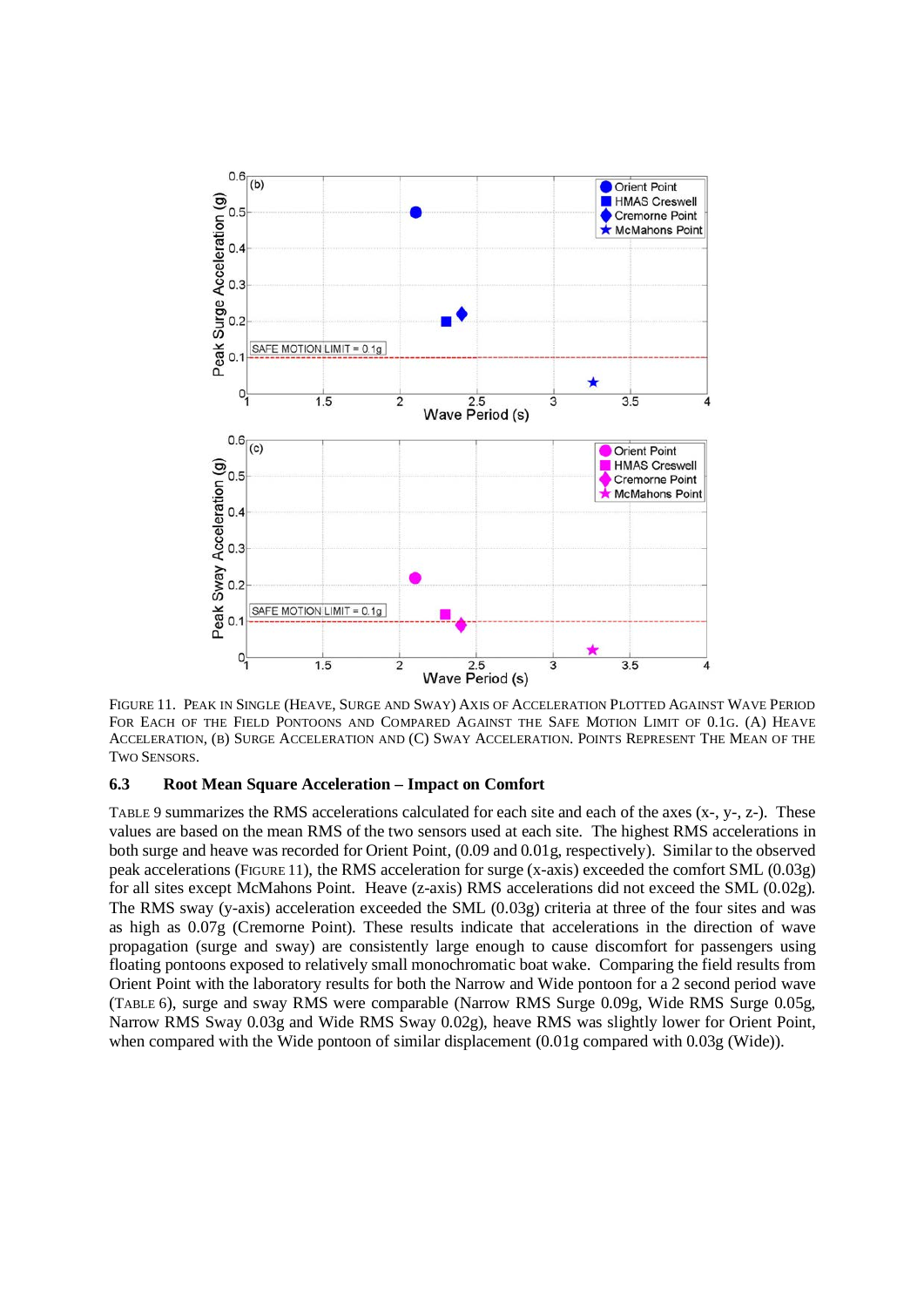| Axis and<br><b>Test ID</b> | SML<br><b>Acceleration</b><br>Criteria $(g)$ | <b>Orient</b><br>Point | <b>HMAS</b><br><b>Creswell</b> | <b>Cremorne</b><br>Point | <b>McMahons</b><br>Point |
|----------------------------|----------------------------------------------|------------------------|--------------------------------|--------------------------|--------------------------|
| a <sub>x</sub> surge       | 0.03                                         | 0.09                   | 0.06                           | 0.08                     | 0.003                    |
| a <sub>v</sub> swav        | 0.03                                         | 0.05                   | 0.03                           | 0.07                     | 0.001                    |
| a, heave                   | 0.02                                         | 0.01                   | 0.01                           | 0.01                     | 0.005                    |

TABLE 9. ROOT MEAN SQUARE (RMS) ACCELERATION IN X-, Y-. AND Z-AXIS FOR EACH OF THE TESTED SITES RELATIVE TO B/L. ALL VALUES GIVEN IN G. BOLD INDICATES EXCEEDANCE OF SML.

# **6.4 User Perception**

As detailed in Section 4.4, whilst recording the motions of each pontoon, people using the pontoons were provided with a research flyer to invite them to complete a short 2-minute survey (FIGURE 7). The surveys collected information on the demographic, level of comfort and comments on potential improvements that conceive information on the comegnipme, even of connecte and comments on potential inprovements that could be made to each of the pontoons in question. Table 10 summarises the results from the surveys collected. It should be noted that people were apprehensive about completing surveys due to the onset of COVID-19, as such survey numbers were limited.

TABLE 10. SURVEY RESULTS FROM THREE OF THE FOUR FIELD TESTING LOCATIONS.

|                         | <b>Cremorne Point (13)</b> | <b>Comfort Level</b> |                  |  |  |
|-------------------------|----------------------------|----------------------|------------------|--|--|
| Age                     | <b>People Count</b>        | Uncomfortable        | Comfortable      |  |  |
| 18-35                   | 3                          | $\overline{2}$       | 1                |  |  |
| $36 - 50$               | 5                          | 3                    | $\overline{2}$   |  |  |
| 51-65                   | 4                          | 1                    | 3                |  |  |
| Over <sub>65</sub>      | 1                          | 1                    | $\theta$         |  |  |
| <b>Total</b>            | 13                         | 7                    | 6                |  |  |
|                         | <b>McMahons Point (10)</b> | <b>Comfort Level</b> |                  |  |  |
| Age                     | <b>People Count</b>        | Uncomfortable        | Comfortable      |  |  |
| 18-35                   | 2                          | $\mathbf{1}$         | 1                |  |  |
| 36-50                   | $\overline{2}$             | 1                    | 1                |  |  |
| 51-65                   | 1                          | 1                    | $\Omega$         |  |  |
| Over 65                 | 5                          | 3                    | 2                |  |  |
| Total                   | 10                         | 6                    | 4                |  |  |
| <b>Orient Point (3)</b> |                            | <b>Comfort Level</b> |                  |  |  |
| Age                     | <b>People Count</b>        | Uncomfortable        | Comfortable      |  |  |
| 18-35                   | 2                          | $\overline{2}$       | $\boldsymbol{0}$ |  |  |
| 36-50                   |                            |                      |                  |  |  |
| 51-65                   |                            |                      |                  |  |  |
| Over 65                 | 1                          | 1                    | 0                |  |  |
| Total                   | 3                          | 3                    | 0                |  |  |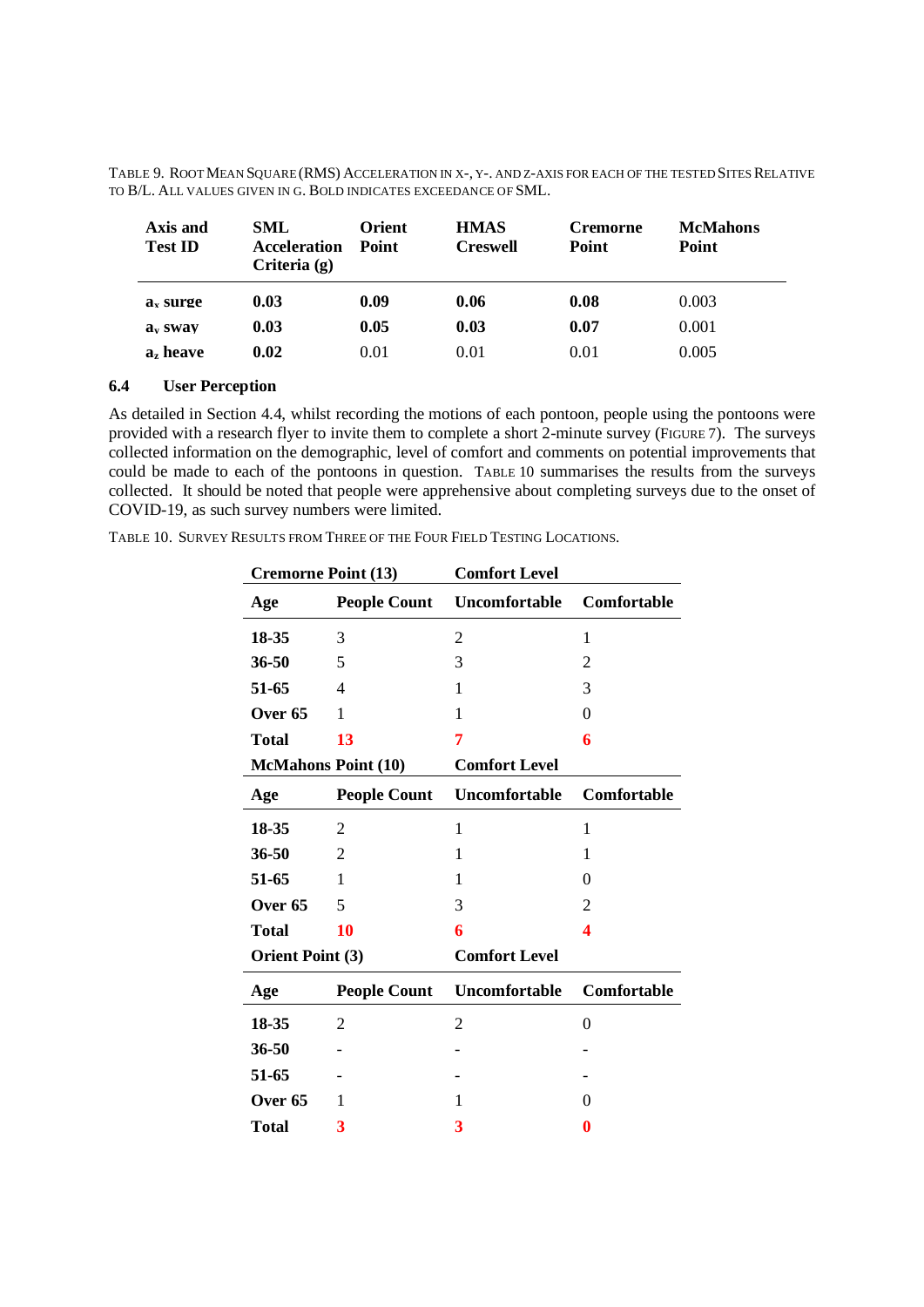Based on the survey results collected from a varied demographic of adults, more than half the users felt uncomfortable at the time of data collection. At Cremorne Point, 7 out of 13 users reported levels of discomfort, 6 out of 10 users at McMahons Point and 3 out of 3 users at Orient Point even on the relative mild days of testing. McMahons Point did not exceed the peak or RMS SMLs as detailed in TABLE 1; however, more than half the people felt uncomfortable. Daily users at Cremorne Point reported that at times 'the rocking can be disconcerting'. One of the users at McMahons Point (over 65 years) said she often 'feels motion sickness at Circular Quay Pontoon'. Orient Point users felt unstable during the peaks in acceleration resulting from the passing boat. It was the 'bumps' that people found uncomfortable with one user at McMahons Point commenting that it can be 'uncomfortable when the ferry bangs against the wharf'. These results indicate that users felt uncomfortable because of the short duration peaks in acceleration even on the mild days of testing and confirm the importance of understanding and limiting the motion response of floating pontoons.

# **7. Potential Contribution to Understanding Motions of Piled Floating Pontoons and Implication to Postural Stability**

Presently there are limited design standards defining a suitable level of motion for floating pontoons in order to maintain the comfort and stability of users. This study has presented a set of safe motion limits (SML) based on a review of available literature on human response to motion in a variety of situations. The nominated SML fill a gap in literature and provide quantifiable criteria for ensuring that comfort/stability is considered in floating pontoon design. However, the Safe Motion Limits (SMLs) adopted for this study were based on literature describing able-bodied adults. Young children ( $\lt 7$  years) and the elderly ( $> 65$ years) frequent public pontoons and have significantly lower stability limits (Assaiante, 1998). Of the patrons surveyed during field testing generally those over the age of 65 indicated levels of discomfort even at McMahons Point which recorded peaks in acceleration of approximately 0.05g, notably lower than the 0.1g limit. Considering that floating pontoons are public access structures, the safe motion limit criteria presented here should be considered as a guideline for upper limits in design. Future surveys of patrons over a wide range of conditions are recommended to improve understanding of the suitable safe motion limits for public access floating pontoons over a variety of demographics, including the age of the patron.

The study has expanded the current understanding of the motion response of piled floating pontoons in both laboratory and field based situations. The study has identified how pontoon geometry and wave characteristics affect motion response as well as wave attenuation performance. By increasing beam width, peaks in acceleration were reduced, however RMS accelerations were still comparable and generally above the SMLs for both laboratory and field-based testing. Results indicate the most adverse motion response was observed when the beam approached half the wavelength  $(B/L = 0.43$  and  $(0.45)$  and when wave periods were  $\leq$ 3 second; however, this was when wave attenuation was optimal.

By considering the predominant wave climate and altering the mass, beam width and draft of the pontoon the motion response can be reduced. It has been identified that the gap between pontoon and pile is the cause for increased lateral acceleration and further testing should investigate motion response with a reduced aperture between pontoon and pile.

Field testing has validated model results and shown it is the shorter period waves that produce the high peaks in surge acceleration irrespective of pontoon size. Further testing that examines larger pontoons, as well as pile location with respect to the incident waves and pile/pontoon connections is recommended.

# **8. Concluding Remarks**

Floating pontoons are commonly used as public access structures in small craft harbours and as such, the comfort and safety of patrons must be considered during the design phase. Here, a new set of physical laboratory experiments and prototype testing were presented that specifically examined the dynamic motions of piled box-type floating pontoons of varying beam width under monochromatic boat wake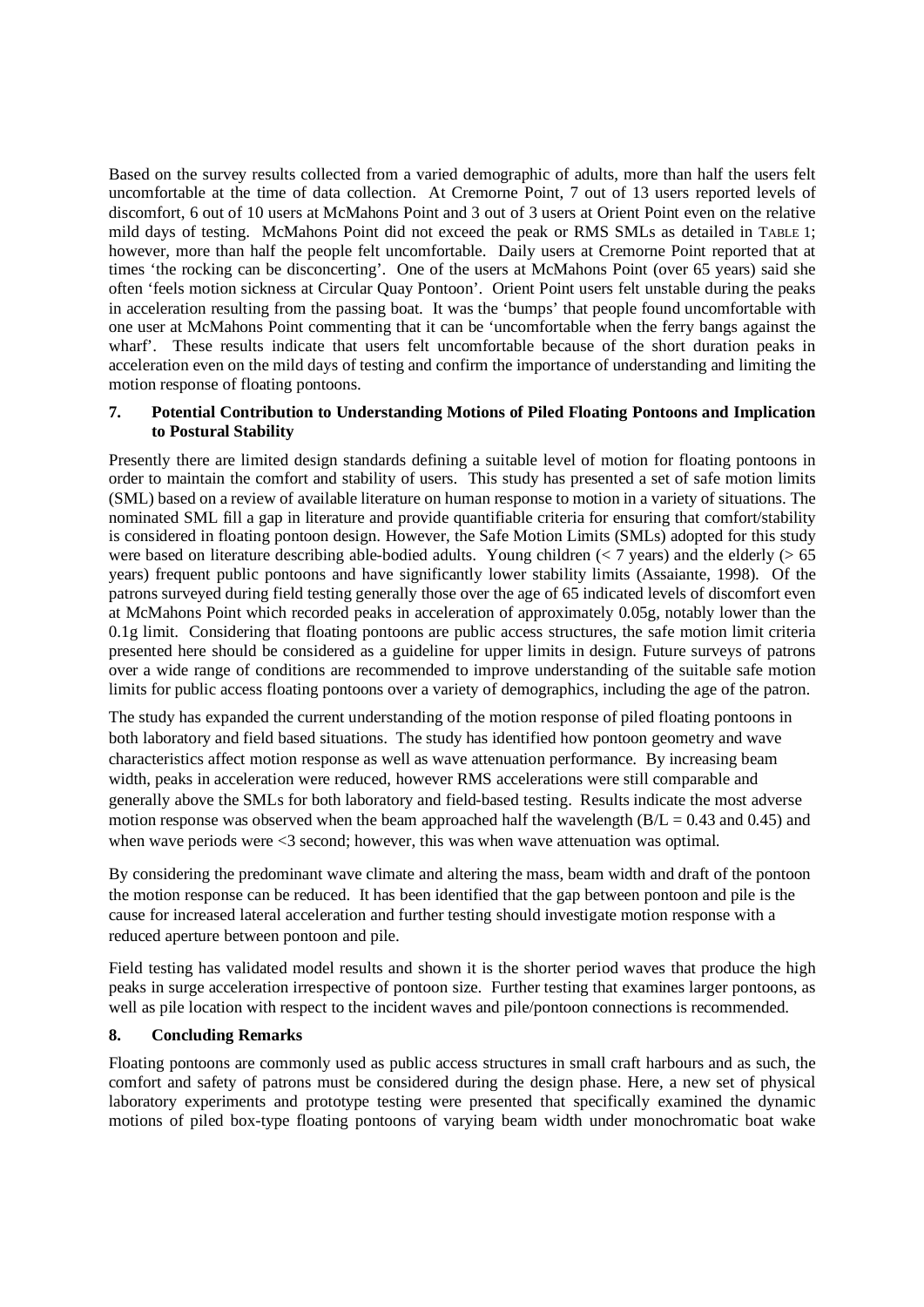conditions with periods from 2 to 7 seconds. The dynamic motions (accelerations and roll angles) were compared to safe motion limit criteria as defined in the literature for personal safety and comfort.

In the laboratory the most energetic behaviour occurred for beam to wavelength (B/L) ratios between 0.4 and 0.5, where there was visible wave-pontoon and pontoon-pile interaction. Notably, the most adverse conditions recorded in acceleration were due to pile-pontoon interaction as the pontoon was pushed against the piles or 'hung' off the piles as each wave passed. These consistent, but short-lived high accelerations resulted in peak accelerations in heave and surge more than six times the peak acceleration Safe Motion Limit  $(0.1g)$  and up to 6 times the limit in RMS accelerations. Encouragingly, despite the high peaks in acceleration observed, both pontoons had only a 5% probability of exceeding the nominated peak safe motion limit SML of 0.1g in heave and surge.

Laboratory results compared well with preliminary field testing of sheltered small craft pontoons exposed to boat wake with respect to the peak and RMS accelerations observed. In more diverse field situations, where multiple boat wakes may interact with each other forming complex 3D seas, as well as the presence of wind generated waves, pontoon accelerations are expected to be more complex. The results presented here highlight the need for more detailed understanding of the dynamic motions of public access structures, such as piled floating pontoons in order to fully consider public comfort and safety.

#### **References**

- Assaiante, C. (1998). Development of Locomotor Balance Control in Healthy Children. *Neuroscience and Biobehavioral Reviews*, 527-532.
- Blaszczyk, J. L. (1994). Ranges of Postural Stability and Their Changes in the Elderly. *Gait and Posture*, 11-17.
- Bsi. (2000). *BS6349-6 Maritime Structures Part 6: Design of Inshore Moorings and Floating Structures.*
- Christensen, E. B. (2018). An Experimental and Numerical Study of Floating Breakwaters. *Coastal Engineering*, 43-58.
- Cox, R. a. (2007). Two Dimensional Physical Modelling of Wavescreen Breakwater. *Australia Coasts and Ports Conference.*
- Forssberg, H. a. (1982). Ontogenetic Development of Postural Control in Man: Adaptation to Altered Support and Visual Conditions During Stance. *Journal of Neuroscience*, 536-544.
- Gaythwaite, J. (2016). *Design of Marine Facilities.*
- Hageman, P. L. (1995). Age and Gender Effects on Postural Control Measures. *Archives of Physical Medicine and Rahabilitation*, 961-965.
- MacRae, P. L. (1992). Physical Performance Measures that Predict Faller Status in Community-Dwelling Older Adults. *The Journal of Orthopaedic and Sports Physical Therapy*, 123-128.
- Mathisen, S. (2012). *Design Criteria for Offshore Feed Barges.*
- NATO. (2000). *STANAG 4154 Edition 3 Common Procedures of Seakeeping in the Ship Design Process .*
- Ning, D. Z. (2018). Experimental Investigation on Hydrodynamic Performance of a Dual Pontoon Power Take-off Type Wave Energy Converter With Floating Breakwaters. *Journal of Engineering for the Maritime Environment*.
- NORDFORSK. (1987). *Assessment of Ship Performance in a Seaway.*

NSW Maritime. (2005). *NSW Maritime Engineering Standards and Guidelines for Maritime Structures.*